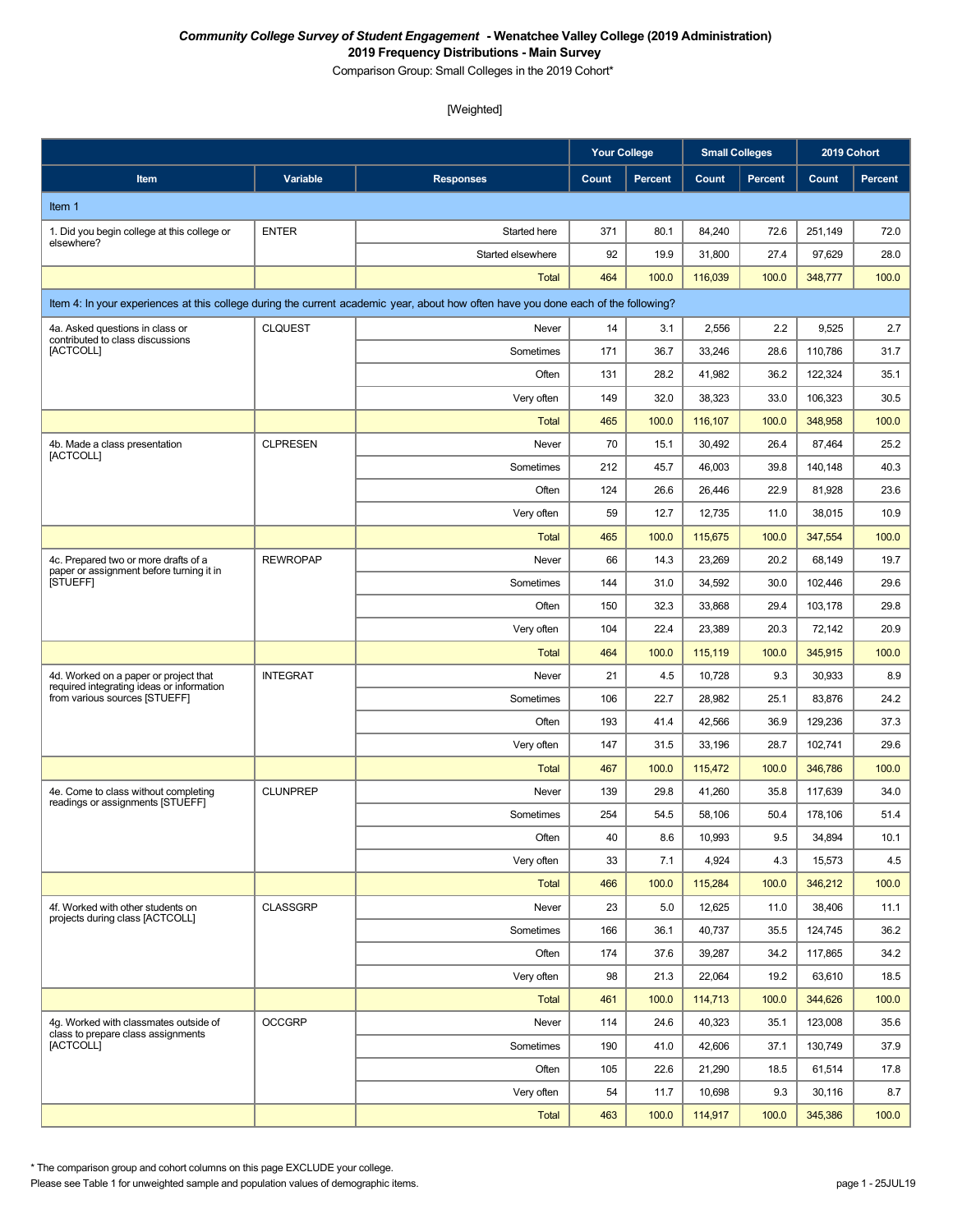Comparison Group: Small Colleges in the 2019 Cohort\*

|                                                                                        |                  |                                                                                                                                    | <b>Your College</b> |                | <b>Small Colleges</b> |                | 2019 Cohort |                |
|----------------------------------------------------------------------------------------|------------------|------------------------------------------------------------------------------------------------------------------------------------|---------------------|----------------|-----------------------|----------------|-------------|----------------|
| Item                                                                                   | Variable         | <b>Responses</b>                                                                                                                   | Count               | <b>Percent</b> | Count                 | <b>Percent</b> | Count       | <b>Percent</b> |
|                                                                                        |                  | Item 4: In your experiences at this college during the current academic year, about how often have you done each of the following? |                     |                |                       |                |             |                |
| 4h. Tutored or taught other students                                                   | <b>TUTOR</b>     | Never                                                                                                                              | 336                 | 73.3           | 82,274                | 71.5           | 251,385     | 72.8           |
| (paid or voluntary) [ACTCOLL]                                                          |                  | Sometimes                                                                                                                          | 88                  | 19.2           | 22,062                | 19.2           | 64,183      | 18.6           |
|                                                                                        |                  | Often                                                                                                                              | 17                  | 3.6            | 6,843                 | 5.9            | 19,016      | 5.5            |
|                                                                                        |                  | Very often                                                                                                                         | 18                  | 3.9            | 3,895                 | 3.4            | 10,889      | 3.2            |
|                                                                                        |                  | <b>Total</b>                                                                                                                       | 458                 | 100.0          | 115,073               | 100.0          | 345,473     | 100.0          |
| 4i. Participated in a community-based<br>project (service-learning activity) as part   | <b>PARTICCBP</b> | Never                                                                                                                              | 304                 | 66.0           | 82,585                | 71.6           | 255,003     | 73.6           |
| of a regular course [ACTCOLL]                                                          |                  | Sometimes                                                                                                                          | 112                 | 24.3           | 21,578                | 18.7           | 60,437      | 17.5           |
|                                                                                        |                  | Often                                                                                                                              | 27                  | 5.8            | 7,253                 | 6.3            | 20,232      | 5.8            |
|                                                                                        |                  | Very often                                                                                                                         | 18                  | 4.0            | 3,947                 | 3.4            | 10,661      | 3.1            |
|                                                                                        |                  | <b>Total</b>                                                                                                                       | 461                 | 100.0          | 115,364               | 100.0          | 346,334     | 100.0          |
| 4j. Used e-mail to communicate with an<br>instructor [STUFAC]                          | <b>EMAIL</b>     | Never                                                                                                                              | 16                  | 3.5            | 6,169                 | 5.4            | 18,283      | 5.3            |
|                                                                                        |                  | Sometimes                                                                                                                          | 132                 | 28.6           | 29,125                | 25.3           | 93,395      | 27.0           |
|                                                                                        |                  | Often                                                                                                                              | 170                 | 36.8           | 35,734                | 31.1           | 108,614     | 31.5           |
|                                                                                        |                  | Very often                                                                                                                         | 144                 | 31.1           | 43,977                | 38.2           | 125,026     | 36.2           |
|                                                                                        |                  | Total                                                                                                                              | 462                 | 100.0          | 115,006               | 100.0          | 345,318     | 100.0          |
| 4k. Discussed grades or assignments with<br>an instructor [STUFAC]                     | <b>FACGRADE</b>  | Never                                                                                                                              | 28                  | 6.0            | 8,723                 | 7.6            | 31,135      | 9.0            |
|                                                                                        |                  | Sometimes                                                                                                                          | 201                 | 43.2           | 42,247                | 36.6           | 133,015     | 38.4           |
|                                                                                        |                  | Often                                                                                                                              | 145                 | 31.1           | 37,490                | 32.5           | 108,057     | 31.2           |
|                                                                                        |                  | Very often                                                                                                                         | 92                  | 19.7           | 26,931                | 23.3           | 74,284      | 21.4           |
|                                                                                        |                  | Total                                                                                                                              | 466                 | 100.0          | 115,392               | 100.0          | 346,491     | 100.0          |
| 4I. Talked about career plans with an<br>instructor or advisor [STUFAC]                | <b>FACPLANS</b>  | Never                                                                                                                              | 87                  | 19.1           | 23,159                | 20.2           | 80,885      | 23.4           |
|                                                                                        |                  | Sometimes                                                                                                                          | 194                 | 42.4           | 47,197                | 41.1           | 144,818     | 42.0           |
|                                                                                        |                  | Often                                                                                                                              | 112                 | 24.3           | 27,567                | 24.0           | 75,375      | 21.8           |
|                                                                                        |                  | Very often                                                                                                                         | 65                  | 14.2           | 16,979                | 14.8           | 44,057      | 12.8           |
|                                                                                        |                  | <b>Total</b>                                                                                                                       | 458                 | 100.0          | 114,902               | 100.0          | 345,135     | 100.0          |
| 4m. Discussed ideas from your readings<br>or classes with instructors outside of class | <b>FACIDEAS</b>  | Never                                                                                                                              | 183                 | 39.6           | 46,203                | 40.3           | 151,071     | 43.9           |
| [STUFAC]                                                                               |                  | Sometimes                                                                                                                          | 179                 | 38.8           | 43,298                | 37.8           | 124,616     | 36.2           |
|                                                                                        |                  | Often                                                                                                                              | 72                  | 15.5           | 16,676                | 14.5           | 45,838      | 13.3           |
|                                                                                        |                  | Very often                                                                                                                         | 28                  | 6.1            | 8,469                 | 7.4            | 22,610      | 6.6            |
|                                                                                        |                  | Total                                                                                                                              | 462                 | 100.0          | 114,646               | 100.0          | 344,135     | 100.0          |
| 4n. Received prompt feedback (written or<br>oral) from instructors on your             | <b>FACFEED</b>   | Never                                                                                                                              | 24                  | 5.2            | 7,002                 | 6.1            | 22,952      | 6.6            |
| performance [STUFAC]                                                                   |                  | Sometimes                                                                                                                          | 150                 | 32.6           | 34,450                | 29.9           | 105,378     | 30.5           |
|                                                                                        |                  | Often                                                                                                                              | 182                 | 39.5           | 45,428                | 39.5           | 135,333     | 39.2           |
|                                                                                        |                  | Very often                                                                                                                         | 105                 | 22.7           | 28,196                | 24.5           | 81,585      | 23.6           |
|                                                                                        |                  | Total                                                                                                                              | 461                 | 100.0          | 115,075               | 100.0          | 345,248     | 100.0          |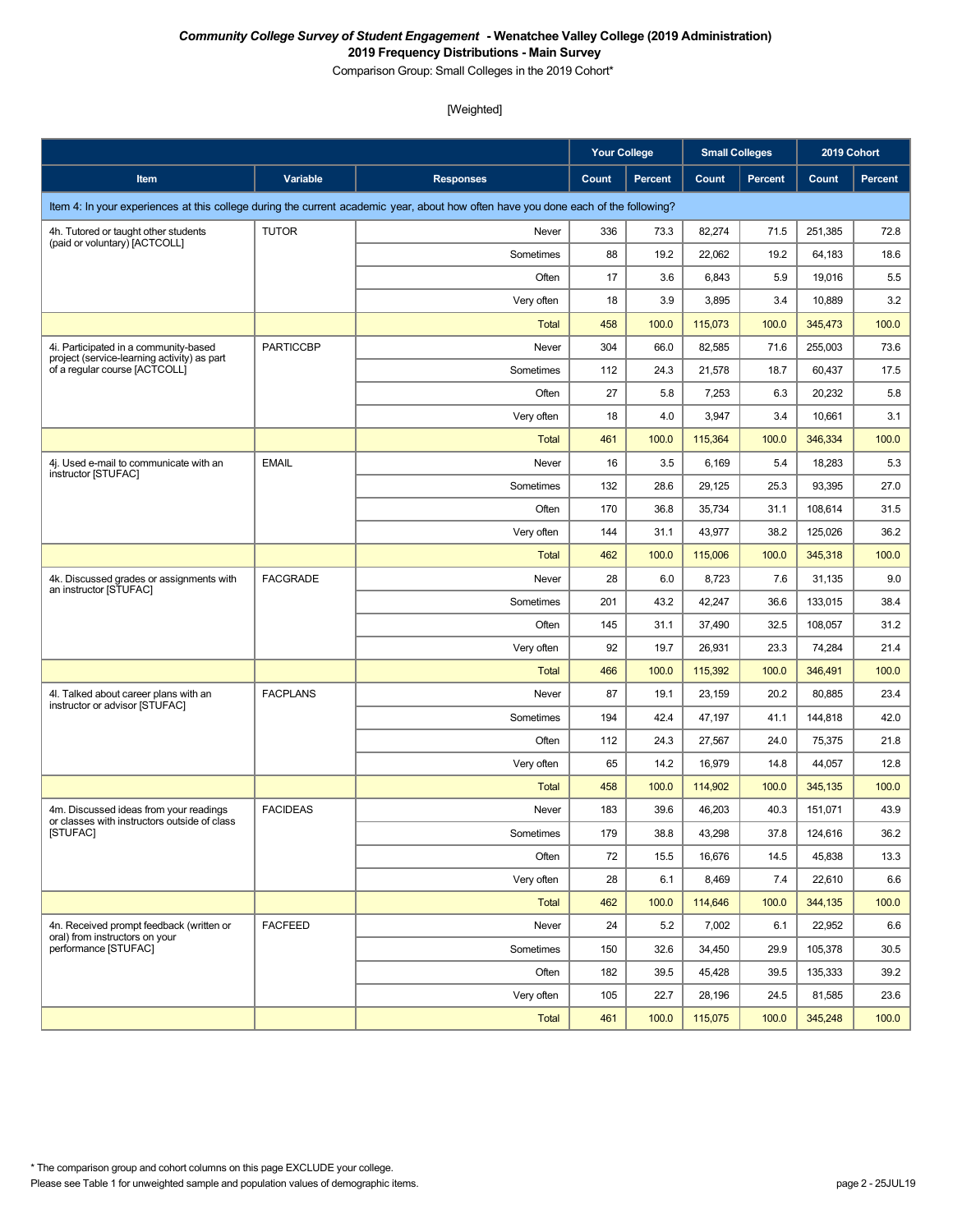Comparison Group: Small Colleges in the 2019 Cohort\*

|                                                                                   |                    |                                                                                                                                    | <b>Your College</b> |         | <b>Small Colleges</b> |                | 2019 Cohort |                |
|-----------------------------------------------------------------------------------|--------------------|------------------------------------------------------------------------------------------------------------------------------------|---------------------|---------|-----------------------|----------------|-------------|----------------|
| Item                                                                              | Variable           | <b>Responses</b>                                                                                                                   | Count               | Percent | Count                 | <b>Percent</b> | Count       | <b>Percent</b> |
|                                                                                   |                    | Item 4: In your experiences at this college during the current academic year, about how often have you done each of the following? |                     |         |                       |                |             |                |
| 4o. Worked harder than you thought you                                            | <b>WORKHARD</b>    | Never                                                                                                                              | 27                  | 6.0     | 10,216                | 8.9            | 33,504      | 9.7            |
| could to meet an instructor's standards or<br>expectations [ACCHALL]              |                    | Sometimes                                                                                                                          | 148                 | 32.2    | 41,247                | 35.8           | 126,222     | 36.5           |
|                                                                                   |                    | Often                                                                                                                              | 163                 | 35.6    | 40,857                | 35.4           | 120,859     | 34.9           |
|                                                                                   |                    | Very often                                                                                                                         | 121                 | 26.3    | 22,958                | 19.9           | 65,485      | 18.9           |
|                                                                                   |                    | <b>Total</b>                                                                                                                       | 459                 | 100.0   | 115,278               | 100.0          | 346,071     | 100.0          |
| 4p. Worked with instructors on activities<br>other than coursework [STUFAC]       | <b>FACOTH</b>      | Never                                                                                                                              | 294                 | 63.5    | 69,075                | 60.5           | 222,824     | 65.1           |
|                                                                                   |                    | Sometimes                                                                                                                          | 101                 | 21.8    | 28,569                | 25.0           | 77,668      | 22.7           |
|                                                                                   |                    | Often                                                                                                                              | 51                  | 11.0    | 11,332                | 9.9            | 28,925      | 8.4            |
|                                                                                   |                    | Very often                                                                                                                         | 17                  | 3.6     | 5,245                 | 4.6            | 13,020      | 3.8            |
|                                                                                   |                    | <b>Total</b>                                                                                                                       | 462                 | 100.0   | 114,221               | 100.0          | 342,438     | 100.0          |
| 4q. Discussed ideas from your readings<br>or classes with others outside of class | <b>OOCIDEAS</b>    | Never                                                                                                                              | 61                  | 13.3    | 15,960                | 13.9           | 49,495      | 14.3           |
| (students, family members, co-workers,<br>etc.) [ACTCOLL]                         |                    | Sometimes                                                                                                                          | 160                 | 34.5    | 42,465                | 36.9           | 128,567     | 37.2           |
|                                                                                   |                    | Often                                                                                                                              | 135                 | 29.1    | 33,580                | 29.1           | 98,479      | 28.5           |
|                                                                                   |                    | Very often                                                                                                                         | 107                 | 23.2    | 23,200                | 20.1           | 69,436      | 20.1           |
|                                                                                   |                    | <b>Total</b>                                                                                                                       | 463                 | 100.0   | 115,204               | 100.0          | 345,978     | 100.0          |
| 4r. Had serious conversations with<br>students who differ from you                | <b>CONVSTUDIFF</b> | Never                                                                                                                              | 151                 | 32.6    | 36,575                | 31.7           | 115,935     | 33.5           |
|                                                                                   |                    | Sometimes                                                                                                                          | 193                 | 41.8    | 46,006                | 39.9           | 135,519     | 39.1           |
|                                                                                   |                    | Often                                                                                                                              | 71                  | 15.5    | 21,587                | 18.7           | 62,943      | 18.2           |
|                                                                                   |                    | Very often                                                                                                                         | 47                  | 10.2    | 11,206                | 9.7            | 31,840      | 9.2            |
|                                                                                   |                    | <b>Total</b>                                                                                                                       | 462                 | 100.0   | 115,374               | 100.0          | 346,237     | 100.0          |
| 4s. Skipped class                                                                 | <b>SKIPCLAS</b>    | Never                                                                                                                              | 230                 | 49.4    | 64,741                | 56.0           | 184,328     | 53.1           |
|                                                                                   |                    | Sometimes                                                                                                                          | 192                 | 41.3    | 44,055                | 38.1           | 141,245     | 40.7           |
|                                                                                   |                    | Often                                                                                                                              | 30                  | 6.4     | 4,771                 | 4.1            | 14,954      | 4.3            |
|                                                                                   |                    | Very often                                                                                                                         | 13                  | 2.8     | 2,019                 | 1.7            | 6,286       | 1.8            |
|                                                                                   |                    | <b>Total</b>                                                                                                                       | 465                 | 100.0   | 115,586               | 100.0          | 346,813     | 100.0          |
|                                                                                   |                    | Item 5: During the current academic year, how much has your coursework at this college emphasized the following mental activities? |                     |         |                       |                |             |                |
| 5a. Memorizing facts, ideas, or methods<br>from your courses and readings so you  | <b>MEMORIZE</b>    | Very little                                                                                                                        | 32                  | 6.8     | 8,208                 | 7.1            | 24,381      | 7.0            |
| can repeat them in pretty much the same<br>form                                   |                    | Some                                                                                                                               | 108                 | 23.0    | 32,894                | 28.4           | 96,118      | 27.6           |
|                                                                                   |                    | Quite a bit                                                                                                                        | 172                 | 36.8    | 43,933                | 37.9           | 132,405     | 38.1           |
|                                                                                   |                    | Very much                                                                                                                          | 157                 | 33.5    | 30,761                | 26.6           | 94,794      | 27.3           |
|                                                                                   |                    | <b>Total</b>                                                                                                                       | 468                 | 100.0   | 115,797               | 100.0          | 347,698     | 100.0          |
| 5b. Analyzing the basic elements of an                                            | ANALYZE            | Very little                                                                                                                        | 22                  | 4.7     | 5,232                 | 4.5            | 15,031      | 4.3            |
| idea, experience, or theory [ACCHALL]                                             |                    | Some                                                                                                                               | 110                 | 23.7    | 30,977                | 26.9           | 89,015      | 25.7           |
|                                                                                   |                    | Quite a bit                                                                                                                        | 191                 | 41.0    | 49,140                | 42.6           | 148,952     | 43.0           |
|                                                                                   |                    | Very much                                                                                                                          | 143                 | 30.6    | 29,966                | 26.0           | 93,275      | 26.9           |
|                                                                                   |                    | <b>Total</b>                                                                                                                       | 466                 | 100.0   | 115,316               | 100.0          | 346,272     | 100.0          |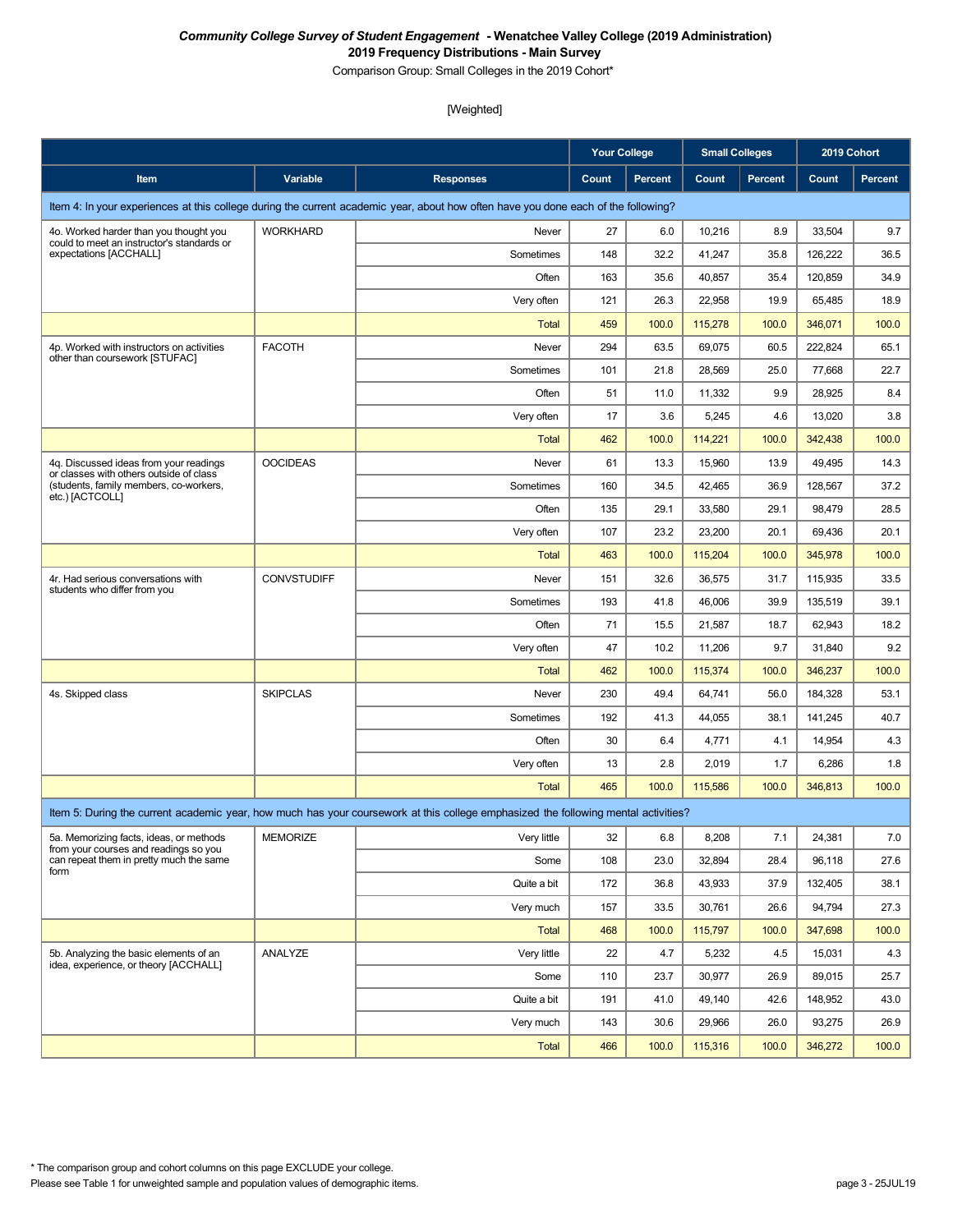Comparison Group: Small Colleges in the 2019 Cohort\*

|                                                                                                       |                  |                                                                                                                                    | <b>Your College</b> |                | <b>Small Colleges</b> |                | 2019 Cohort |                |
|-------------------------------------------------------------------------------------------------------|------------------|------------------------------------------------------------------------------------------------------------------------------------|---------------------|----------------|-----------------------|----------------|-------------|----------------|
| Item                                                                                                  | Variable         | <b>Responses</b>                                                                                                                   | Count               | <b>Percent</b> | Count                 | <b>Percent</b> | Count       | <b>Percent</b> |
|                                                                                                       |                  | Item 5: During the current academic year, how much has your coursework at this college emphasized the following mental activities? |                     |                |                       |                |             |                |
| 5c. Forming a new idea or understanding                                                               | <b>NEWIDEAS</b>  | Very little                                                                                                                        | 15                  | 3.2            | 5,868                 | 5.1            | 17,809      | 5.2            |
| from various pieces of information<br>[ACCHALL]                                                       |                  | Some                                                                                                                               | 112                 | 24.2           | 31,587                | 27.5           | 93,420      | 27.1           |
|                                                                                                       |                  | Quite a bit                                                                                                                        | 182                 | 39.5           | 47,158                | 41.1           | 141,279     | 41.0           |
|                                                                                                       |                  | Very much                                                                                                                          | 153                 | 33.2           | 30,252                | 26.3           | 92,166      | 26.7           |
|                                                                                                       |                  | <b>Total</b>                                                                                                                       | 461                 | 100.0          | 114,865               | 100.0          | 344.675     | 100.0          |
| 5d. Making judgements about the value                                                                 | <b>EVALUATE</b>  | Very little                                                                                                                        | 35                  | 7.5            | 12,424                | 10.8           | 37,795      | 10.9           |
| or soundness of information, arguments,<br>or methods [ACCHALL]                                       |                  | Some                                                                                                                               | 171                 | 36.8           | 38,714                | 33.6           | 113,796     | 32.9           |
|                                                                                                       |                  | Quite a bit                                                                                                                        | 156                 | 33.6           | 40,108                | 34.8           | 121,675     | 35.2           |
|                                                                                                       |                  | Very much                                                                                                                          | 102                 | 22.1           | 23,991                | 20.8           | 72,536      | 21.0           |
|                                                                                                       |                  | <b>Total</b>                                                                                                                       | 464                 | 100.0          | 115,237               | 100.0          | 345,801     | 100.0          |
| 5e. Applying theories or concepts to<br>practical problems or in new situations                       | <b>APPLYING</b>  | Very little                                                                                                                        | 27                  | 5.8            | 9,790                 | 8.5            | 30,630      | 8.8            |
| [ACCHALL]                                                                                             |                  | Some                                                                                                                               | 132                 | 28.4           | 34,940                | 30.3           | 105,870     | 30.6           |
|                                                                                                       |                  | Quite a bit                                                                                                                        | 172                 | 37.1           | 41,695                | 36.2           | 124,955     | 36.1           |
|                                                                                                       |                  | Very much                                                                                                                          | 133                 | 28.7           | 28,902                | 25.1           | 84,806      | 24.5           |
|                                                                                                       |                  | <b>Total</b>                                                                                                                       | 464                 | 100.0          | 115,327               | 100.0          | 346,261     | 100.0          |
| 5f. Using information you have read or<br>heard to perform a new skill [ACCHALL]                      | <b>PERFORM</b>   | Very little                                                                                                                        | 33                  | 7.0            | 7,717                 | 6.7            | 26,718      | 7.7            |
|                                                                                                       |                  | Some                                                                                                                               | 102                 | 21.8           | 29,921                | 25.9           | 91,921      | 26.5           |
|                                                                                                       |                  | Quite a bit                                                                                                                        | 176                 | 37.6           | 41,909                | 36.2           | 124,627     | 35.9           |
|                                                                                                       |                  | Very much                                                                                                                          | 157                 | 33.6           | 36,145                | 31.2           | 104,120     | 30.0           |
|                                                                                                       |                  | <b>Total</b>                                                                                                                       | 467                 | 100.0          | 115,691               | 100.0          | 347,386     | 100.0          |
| Item 6: During the current academic year, how much reading and writing have you done at this college? |                  |                                                                                                                                    |                     |                |                       |                |             |                |
| 6a. Number of assigned textbooks,<br>manuals, books, or packets of course                             | <b>ASSIGREAD</b> | None                                                                                                                               | $\overline{4}$      | 0.9            | 3,134                 | 2.7            | 9,133       | 2.7            |
| readings [ACCHALL]                                                                                    |                  | $1 - 4$                                                                                                                            | 117                 | 25.4           | 40,811                | 35.8           | 125,161     | 36.6           |
|                                                                                                       |                  | $5 - 10$                                                                                                                           | 165                 | 35.8           | 32,863                | 28.8           | 100,181     | 29.3           |
|                                                                                                       |                  | $11 - 20$                                                                                                                          | 91                  | 19.8           | 18,958                | 16.6           | 57,062      | 16.7           |
|                                                                                                       |                  | More than 20                                                                                                                       | 83                  | 18.1           | 18,206                | 16.0           | 50,479      | 14.8           |
|                                                                                                       |                  | <b>Total</b>                                                                                                                       | 461                 | 100.0          | 113,972               | 100.0          | 342,017     | 100.0          |
| 6b. Number of books read on your own<br>(not assigned) for personal enjoyment or                      | <b>BKREADOWN</b> | None                                                                                                                               | 179                 | 38.8           | 42,764                | 37.4           | 123,174     | 35.9           |
| academic enrichment [STUEFF]                                                                          |                  | $1 - 4$                                                                                                                            | 192                 | 41.5           | 48,735                | 42.6           | 151,376     | 44.1           |
|                                                                                                       |                  | $5 - 10$                                                                                                                           | 58                  | 12.5           | 13,214                | 11.5           | 40,237      | 11.7           |
|                                                                                                       |                  | $11 - 20$                                                                                                                          | 15                  | 3.3            | 5,102                 | 4.5            | 15,201      | 4.4            |
|                                                                                                       |                  | More than 20                                                                                                                       | 18                  | 3.9            | 4,622                 | 4.0            | 13,551      | 3.9            |
|                                                                                                       |                  | <b>Total</b>                                                                                                                       | 462                 | 100.0          | 114,436               | 100.0          | 343,539     | 100.0          |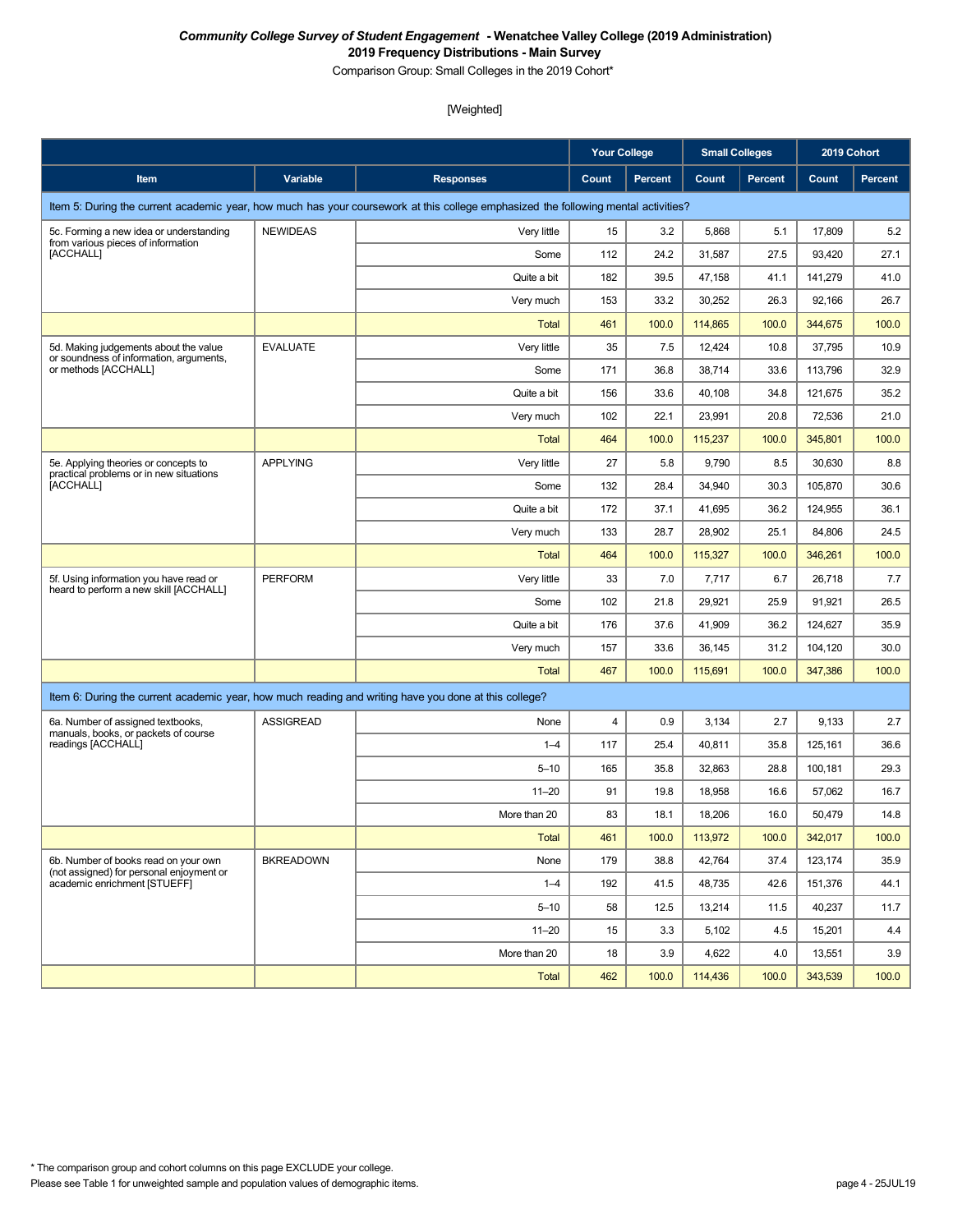Comparison Group: Small Colleges in the 2019 Cohort\*

|                                                                                                       |                    |                              | <b>Your College</b> |         | <b>Small Colleges</b> |                | 2019 Cohort |         |  |  |
|-------------------------------------------------------------------------------------------------------|--------------------|------------------------------|---------------------|---------|-----------------------|----------------|-------------|---------|--|--|
| Item                                                                                                  | Variable           | <b>Responses</b>             | Count               | Percent | Count                 | <b>Percent</b> | Count       | Percent |  |  |
| Item 6: During the current academic year, how much reading and writing have you done at this college? |                    |                              |                     |         |                       |                |             |         |  |  |
| 6c. Number of written papers or reports of                                                            | <b>NUMPAPRRPTS</b> | None                         | 34                  | 7.4     | 12,715                | 11.1           | 35,850      | 10.4    |  |  |
| any length [ACCHALL]                                                                                  |                    | $1 - 4$                      | 104                 | 22.5    | 36,996                | 32.3           | 109,533     | 31.9    |  |  |
|                                                                                                       |                    | $5 - 10$                     | 124                 | 26.7    | 34,850                | 30.5           | 108,568     | 31.6    |  |  |
|                                                                                                       |                    | $11 - 20$                    | 118                 | 25.5    | 19,200                | 16.8           | 58,145      | 16.9    |  |  |
|                                                                                                       |                    | More than 20                 | 83                  | 17.9    | 10,664                | 9.3            | 31,235      | 9.1     |  |  |
|                                                                                                       |                    | <b>Total</b>                 | 464                 | 100.0   | 114,424               | 100.0          | 343,332     | 100.0   |  |  |
| Item 7                                                                                                |                    |                              |                     |         |                       |                |             |         |  |  |
| 7. Mark the response that best<br>represents the extent to which your                                 | CHALNGXAM          | Extremely easy               | 2                   | 0.5     | 1,026                 | 0.9            | 3,074       | 0.9     |  |  |
| examinations during the current academic<br>year have challenged you to do your best                  |                    | (2)                          | 8                   | 1.7     | 2,192                 | 2.0            | 6,868       | 2.1     |  |  |
| work at this college [ACCHALL]                                                                        |                    | (3)                          | 23                  | 5.1     | 7,033                 | 6.5            | 21,983      | 6.7     |  |  |
|                                                                                                       |                    | (4)                          | 94                  | 21.0    | 28,229                | 25.9           | 86,072      | 26.3    |  |  |
|                                                                                                       |                    | (5)                          | 159                 | 35.6    | 36,626                | 33.6           | 112,149     | 34.3    |  |  |
|                                                                                                       |                    | (6)                          | 111                 | 24.9    | 22,598                | 20.7           | 66,038      | 20.2    |  |  |
|                                                                                                       |                    | <b>Extremely challenging</b> | 50                  | 11.2    | 11,310                | 10.4           | 30,493      | 9.3     |  |  |
|                                                                                                       |                    | <b>Total</b>                 | 447                 | 100.0   | 109,015               | 100.0          | 326,678     | 100.0   |  |  |
| Item 8: Which of the following have you done, or are you currently doing at this college?             |                    |                              |                     |         |                       |                |             |         |  |  |
| 8a. Internship, field experience, co-op                                                               | <b>DONEINTRN</b>   | No                           | 334                 | 72.7    | 87,916                | 77.0           | 282,561     | 82.5    |  |  |
| experience, or clinical assignment                                                                    |                    | Yes                          | 125                 | 27.3    | 26,319                | 23.0           | 60,137      | 17.5    |  |  |
|                                                                                                       |                    | <b>Total</b>                 | 460                 | 100.0   | 114,235               | 100.0          | 342,698     | 100.0   |  |  |
| 8b. An English course taught specifically<br>for students whose first language is not                 | <b>DONEESL</b>     | No                           | 439                 | 95.1    | 106,785               | 93.6           | 318,466     | 93.0    |  |  |
| English (ESL, ESOL)                                                                                   |                    | Yes                          | 23                  | 4.9     | 7,342                 | 6.4            | 23,947      | 7.0     |  |  |
|                                                                                                       |                    | <b>Total</b>                 | 462                 | 100.0   | 114,127               | 100.0          | 342,413     | 100.0   |  |  |
| 8c. Developmental/remedial reading<br>course (also referred to as Basic Skills,                       | <b>DONEDEVRD</b>   | No                           | 407                 | 88.8    | 92,513                | 81.3           | 277,882     | 81.4    |  |  |
| College Prep, etc.)                                                                                   |                    | Yes                          | 51                  | 11.2    | 21,347                | 18.7           | 63,655      | 18.6    |  |  |
|                                                                                                       |                    | <b>Total</b>                 | 458                 | 100.0   | 113,860               | 100.0          | 341,538     | 100.0   |  |  |
| 8d. Developmental/remedial writing<br>course (also referred to as Basic Skills,                       | <b>DONEDEVWR</b>   | No                           | 398                 | 86.6    | 90,371                | 79.3           | 272,360     | 79.6    |  |  |
| College Prep, etc.)                                                                                   |                    | Yes                          | 62                  | 13.4    | 23,623                | 20.7           | 69,673      | 20.4    |  |  |
|                                                                                                       |                    | <b>Total</b>                 | 459                 | 100.0   | 113,994               | 100.0          | 342,033     | 100.0   |  |  |
| 8e. Developmental/remedial math course<br>(also referred to as Basic Skills, College                  | <b>DONEDEVMT</b>   | No                           | 372                 | 81.2    | 81,039                | 71.0           | 244,506     | 71.4    |  |  |
| Prep. etc.)                                                                                           |                    | Yes                          | 86                  | 18.8    | 33,033                | 29.0           | 97,726      | 28.6    |  |  |
|                                                                                                       |                    | <b>Total</b>                 | 458                 | 100.0   | 114,072               | 100.0          | 342,233     | 100.0   |  |  |
| 8f. Honors course                                                                                     | <b>DONEHNRS</b>    | No                           | 437                 | 95.9    | 106,238               | 93.6           | 319,185     | 93.7    |  |  |
|                                                                                                       |                    | Yes                          | 19                  | 4.1     | 7,210                 | 6.4            | 21,310      | 6.3     |  |  |
|                                                                                                       |                    | <b>Total</b>                 | 456                 | 100.0   | 113,448               | 100.0          | 340,495     | 100.0   |  |  |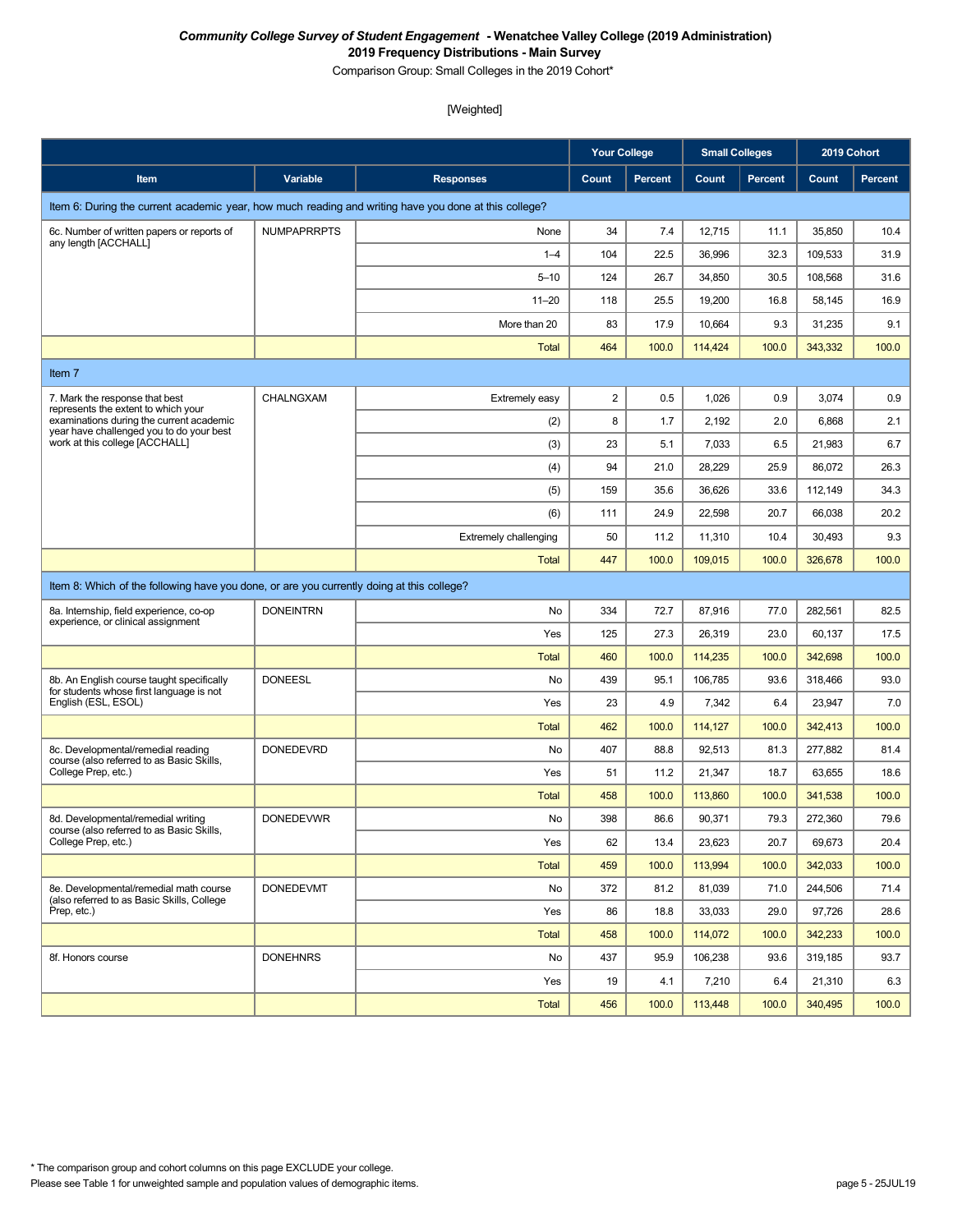Comparison Group: Small Colleges in the 2019 Cohort\*

|                                                                                       |                 |                  | <b>Your College</b> |                | <b>Small Colleges</b> |                | 2019 Cohort |                |
|---------------------------------------------------------------------------------------|-----------------|------------------|---------------------|----------------|-----------------------|----------------|-------------|----------------|
| Item                                                                                  | Variable        | <b>Responses</b> | Count               | <b>Percent</b> | Count                 | <b>Percent</b> | Count       | <b>Percent</b> |
| Item 9: How much does this college emphasize the following?                           |                 |                  |                     |                |                       |                |             |                |
| 9a. Encouraging you to spend significant                                              | <b>ENVSCHOL</b> | Very little      | 16                  | 3.4            | 4,336                 | 3.8            | 13,331      | 3.9            |
| amounts of time studying [ACCHALL]                                                    |                 | Some             | 83                  | 17.8           | 24,648                | 21.5           | 73,688      | 21.4           |
|                                                                                       |                 | Quite a bit      | 196                 | 42.3           | 48,117                | 41.9           | 145,494     | 42.2           |
|                                                                                       |                 | Very much        | 169                 | 36.5           | 37,679                | 32.8           | 111,874     | 32.5           |
|                                                                                       |                 | <b>Total</b>     | 463                 | 100.0          | 114,780               | 100.0          | 344,387     | 100.0          |
| 9b. Providing the support you need to<br>help you succeed at this college             | <b>ENVSUPRT</b> | Very little      | 19                  | 4.1            | 4,546                 | 4.0            | 14,307      | 4.2            |
| [SUPPORT]                                                                             |                 | Some             | 83                  | 18.1           | 21,659                | 18.9           | 69,408      | 20.2           |
|                                                                                       |                 | Quite a bit      | 197                 | 42.9           | 45,915                | 40.1           | 138,428     | 40.3           |
|                                                                                       |                 | Very much        | 161                 | 35.0           | 42,440                | 37.0           | 121,383     | 35.3           |
|                                                                                       |                 | <b>Total</b>     | 459                 | 100.0          | 114,559               | 100.0          | 343,525     | 100.0          |
| 9c. Encouraging contact among students<br>from different economic, social, and racial | <b>ENVDIVRS</b> | Very little      | 52                  | 11.3           | 16,249                | 14.2           | 49,320      | 14.4           |
| or ethnic backgrounds [SUPPORT]                                                       |                 | Some             | 117                 | 25.1           | 34,415                | 30.1           | 100,719     | 29.4           |
|                                                                                       |                 | Quite a bit      | 166                 | 35.8           | 35,884                | 31.4           | 107,538     | 31.4           |
|                                                                                       |                 | Very much        | 129                 | 27.8           | 27,737                | 24.3           | 85,107      | 24.8           |
|                                                                                       |                 | <b>Total</b>     | 464                 | 100.0          | 114,286               | 100.0          | 342,683     | 100.0          |
| 9d. Helping you cope with your                                                        | <b>ENVNACAD</b> | Very little      | 161                 | 34.8           | 37,415                | 32.8           | 121,348     | 35.5           |
| non-academic responsibilities (work,<br>family, etc.) [SUPPORT]                       |                 | Some             | 164                 | 35.5           | 39,380                | 34.5           | 115,990     | 33.9           |
|                                                                                       |                 | Quite a bit      | 87                  | 18.8           | 23,398                | 20.5           | 66,128      | 19.3           |
|                                                                                       |                 | Very much        | 50                  | 10.9           | 13,901                | 12.2           | 38,620      | 11.3           |
|                                                                                       |                 | Total            | 463                 | 100.0          | 114,094               | 100.0          | 342,085     | 100.0          |
| 9e. Providing the support you need to<br>thrive socially [SUPPORT]                    | <b>ENVSOCAL</b> | Very little      | 114                 | 24.7           | 25,654                | 22.5           | 84,764      | 24.8           |
|                                                                                       |                 | Some             | 183                 | 39.6           | 42,278                | 37.0           | 128,238     | 37.5           |
|                                                                                       |                 | Quite a bit      | 112                 | 24.2           | 29,675                | 26.0           | 83,494      | 24.4           |
|                                                                                       |                 | Very much        | 53                  | 11.5           | 16,588                | 14.5           | 45,726      | 13.4           |
|                                                                                       |                 | <b>Total</b>     | 461                 | 100.0          | 114,194               | 100.0          | 342,222     | 100.0          |
| 9f. Providing the financial support you<br>need to afford your education              | <b>FINSUPP</b>  | Very little      | 92                  | 20.0           | 21,389                | 18.7           | 72,624      | 21.2           |
| [SUPPORT]                                                                             |                 | Some             | 105                 | 22.8           | 29,471                | 25.8           | 89,945      | 26.3           |
|                                                                                       |                 | Quite a bit      | 136                 | 29.6           | 31,501                | 27.6           | 89,694      | 26.2           |
|                                                                                       |                 | Very much        | 126                 | 27.5           | 31,844                | 27.9           | 90,032      | 26.3           |
|                                                                                       |                 | <b>Total</b>     | 460                 | 100.0          | 114,206               | 100.0          | 342,296     | 100.0          |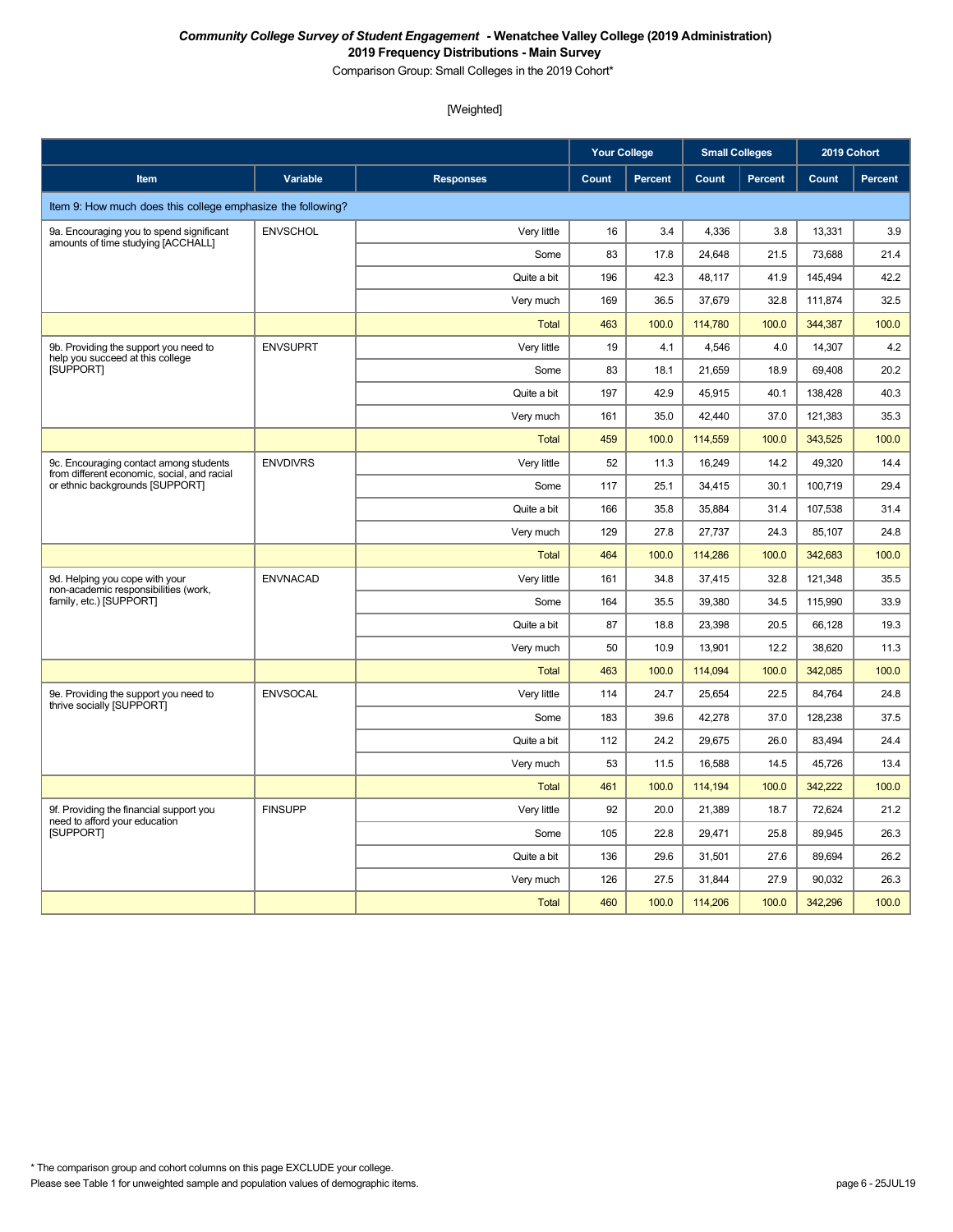Comparison Group: Small Colleges in the 2019 Cohort\*

|                                                                                                                                               |                |                  | <b>Your College</b> |         | <b>Small Colleges</b> |                | 2019 Cohort |         |
|-----------------------------------------------------------------------------------------------------------------------------------------------|----------------|------------------|---------------------|---------|-----------------------|----------------|-------------|---------|
| Item                                                                                                                                          | Variable       | <b>Responses</b> | Count               | Percent | Count                 | <b>Percent</b> | Count       | Percent |
| Item 10: About how many hours do you spend in a typical 7-day week doing each of the following?                                               |                |                  |                     |         |                       |                |             |         |
| 10a. Preparing for class (studying,                                                                                                           | ACADPR01       | None             | 12                  | 2.6     | 2,073                 | 1.8            | 5,414       | 1.6     |
| reading, writing, rehearsing, doing<br>homework, etc.) [STUEFF]                                                                               |                | $1 - 5$          | 119                 | 25.7    | 46,032                | 40.2           | 136,527     | 39.7    |
|                                                                                                                                               |                | $6 - 10$         | 148                 | 31.9    | 33,070                | 28.9           | 102,941     | 30.0    |
|                                                                                                                                               |                | $11 - 20$        | 97                  | 20.8    | 20,757                | 18.1           | 63,181      | 18.4    |
|                                                                                                                                               |                | $21 - 30$        | 44                  | 9.6     | 7,900                 | 6.9            | 22,927      | 6.7     |
|                                                                                                                                               |                | More than 30     | 44                  | 9.4     | 4,710                 | 4.1            | 12,478      | 3.6     |
|                                                                                                                                               |                | <b>Total</b>     | 464                 | 100.0   | 114,543               | 100.0          | 343,468     | 100.0   |
| 10b. Working for pay                                                                                                                          | <b>PAYWORK</b> | None             | 136                 | 29.6    | 27,631                | 24.3           | 77,052      | 22.6    |
|                                                                                                                                               |                | $1 - 5$          | 42                  | 9.1     | 8,625                 | 7.6            | 23,353      | 6.8     |
|                                                                                                                                               |                | $6 - 10$         | 41                  | 8.9     | 9,695                 | 8.5            | 28,380      | 8.3     |
|                                                                                                                                               |                | $11 - 20$        | 70                  | 15.1    | 16,226                | 14.3           | 49,214      | 14.4    |
|                                                                                                                                               |                | $21 - 30$        | 74                  | 16.1    | 19,736                | 17.3           | 63,962      | 18.7    |
|                                                                                                                                               |                | More than 30     | 98                  | 21.2    | 31,914                | 28.0           | 99,404      | 29.1    |
|                                                                                                                                               |                | <b>Total</b>     | 460                 | 100.0   | 113,827               | 100.0          | 341,365     | 100.0   |
| 10c. Participating in college-sponsored<br>activities (organizations, campus<br>publications, student government,<br>intramural sports, etc.) | PARTICXCUR     | None             | 339                 | 73.6    | 85,281                | 74.7           | 268,976     | 78.5    |
|                                                                                                                                               |                | $1 - 5$          | 84                  | 18.2    | 19,834                | 17.4           | 50,442      | 14.7    |
|                                                                                                                                               |                | $6 - 10$         | 16                  | 3.5     | 4,272                 | 3.7            | 11,275      | 3.3     |
|                                                                                                                                               |                | $11 - 20$        | 15                  | 3.2     | 2,474                 | 2.2            | 6,369       | 1.9     |
|                                                                                                                                               |                | $21 - 30$        | 4                   | 0.9     | 1,119                 | 1.0            | 2,587       | 0.8     |
|                                                                                                                                               |                | More than 30     | 3                   | 0.7     | 1,237                 | 1.1            | 2,878       | 0.8     |
|                                                                                                                                               |                | <b>Total</b>     | 461                 | 100.0   | 114,218               | 100.0          | 342,527     | 100.0   |
| 10d. Providing care for dependents living<br>with you (parents, children, spouse, etc.)                                                       | CAREDE01       | None             | 249                 | 54.2    | 52,804                | 46.4           | 164,552     | 48.3    |
|                                                                                                                                               |                | $1 - 5$          | 61                  | 13.3    | 18,024                | 15.9           | 57,296      | 16.8    |
|                                                                                                                                               |                | $6 - 10$         | 37                  | 8.1     | 8,982                 | 7.9            | 28,469      | 8.3     |
|                                                                                                                                               |                | $11 - 20$        | 12                  | 2.6     | 6,358                 | 5.6            | 19,614      | 5.8     |
|                                                                                                                                               |                | $21 - 30$        | 19                  | 4.1     | 4,111                 | 3.6            | 12,474      | 3.7     |
|                                                                                                                                               |                | More than 30     | 81                  | 17.7    | 23,434                | 20.6           | 58,542      | 17.2    |
|                                                                                                                                               |                | Total            | 460                 | 100.0   | 113,713               | 100.0          | 340,947     | 100.0   |
| 10e. Commuting to and from classes                                                                                                            | <b>COMMUTE</b> | None             | 47                  | 10.3    | 10,218                | 9.0            | 27,418      | 8.0     |
|                                                                                                                                               |                | $1 - 5$          | 283                 | 61.3    | 73,627                | 64.5           | 227,926     | 66.6    |
|                                                                                                                                               |                | $6 - 10$         | 84                  | 18.2    | 18,591                | 16.3           | 54,080      | 15.8    |
|                                                                                                                                               |                | $11 - 20$        | 22                  | 4.7     | 6,369                 | 5.6            | 18,281      | 5.3     |
|                                                                                                                                               |                | $21 - 30$        | 6                   | 1.2     | 2,116                 | 1.9            | 5,848       | 1.7     |
|                                                                                                                                               |                | More than 30     | 20                  | 4.2     | 3,215                 | 2.8            | 8,541       | 2.5     |
|                                                                                                                                               |                | Total            | 461                 | 100.0   | 114,137               | 100.0          | 342,094     | 100.0   |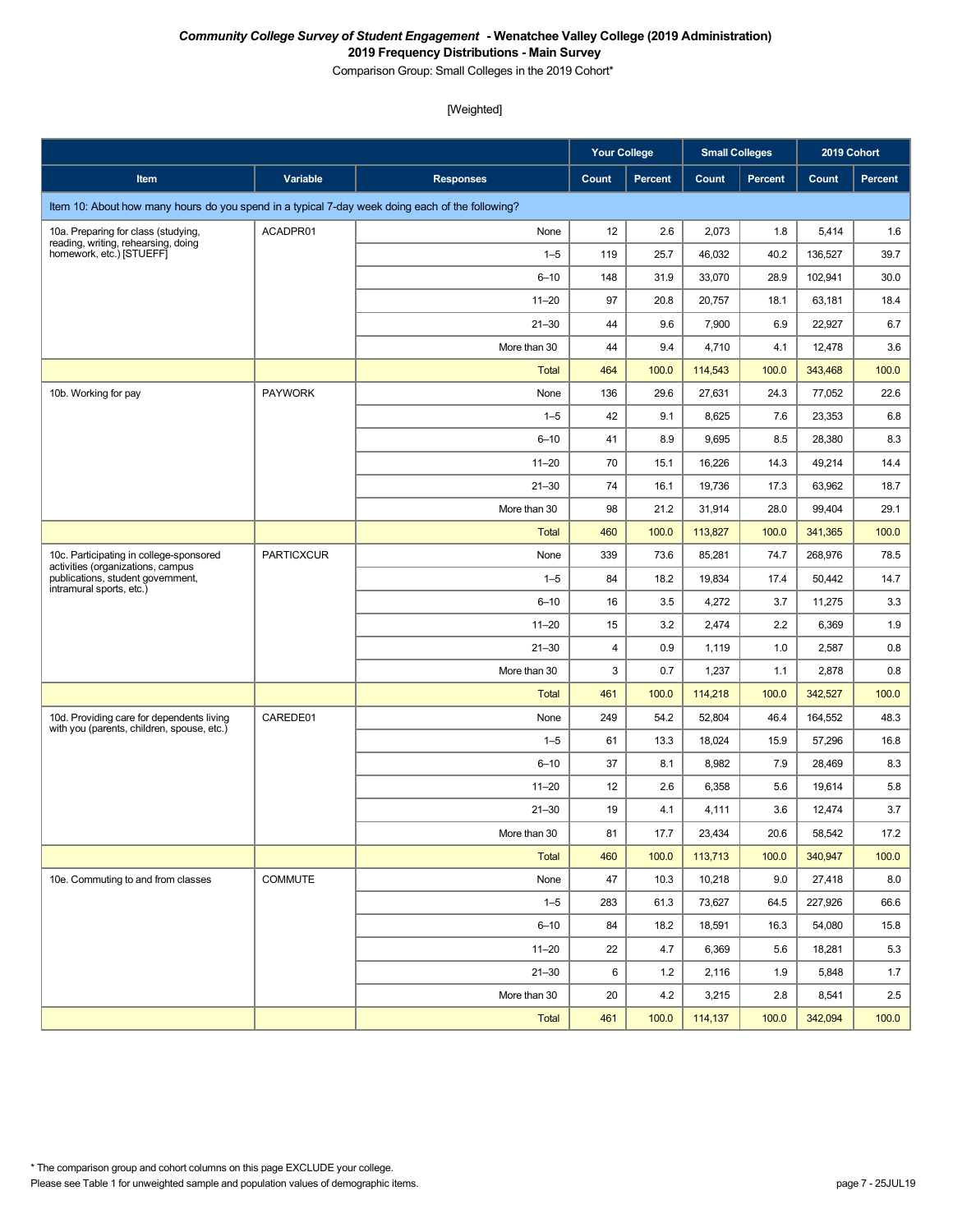Comparison Group: Small Colleges in the 2019 Cohort\*

|                                           |                 |                                                                                                                                               | <b>Your College</b> |         | <b>Small Colleges</b> |                | 2019 Cohort |         |
|-------------------------------------------|-----------------|-----------------------------------------------------------------------------------------------------------------------------------------------|---------------------|---------|-----------------------|----------------|-------------|---------|
| Item                                      | Variable        | <b>Responses</b>                                                                                                                              | Count               | Percent | Count                 | <b>Percent</b> | Count       | Percent |
|                                           |                 | Item 11: How much has your experience at this college contributed to your knowledge, skills, and personal development in the following areas? |                     |         |                       |                |             |         |
| 11a. Acquiring job- or work-related       | <b>GNWORK</b>   | Very little                                                                                                                                   | 86                  | 18.6    | 19,726                | 17.3           | 73,706      | 21.5    |
| knowledge and skills                      |                 | Some                                                                                                                                          | 119                 | 25.7    | 31,923                | 27.9           | 100,723     | 29.4    |
|                                           |                 | Quite a bit                                                                                                                                   | 126                 | 27.4    | 32,416                | 28.4           | 91,215      | 26.6    |
|                                           |                 | Very much                                                                                                                                     | 130                 | 28.2    | 30,212                | 26.4           | 76,760      | 22.4    |
|                                           |                 | <b>Total</b>                                                                                                                                  | 461                 | 100.0   | 114,278               | 100.0          | 342,404     | 100.0   |
| 11b. Writing clearly and effectively      | <b>GNWRITE</b>  | Very little                                                                                                                                   | 35                  | 7.6     | 12,715                | 11.1           | 38,176      | 11.1    |
|                                           |                 | Some                                                                                                                                          | 112                 | 24.2    | 31,996                | 28.0           | 95,913      | 28.0    |
|                                           |                 | Quite a bit                                                                                                                                   | 196                 | 42.4    | 42,749                | 37.4           | 128,319     | 37.4    |
|                                           |                 | Very much                                                                                                                                     | 120                 | 25.8    | 26,912                | 23.5           | 80,465      | 23.5    |
|                                           |                 | <b>Total</b>                                                                                                                                  | 463                 | 100.0   | 114,372               | 100.0          | 342,872     | 100.0   |
| 11c. Speaking clearly and effectively     | <b>GNSPEAK</b>  | Very little                                                                                                                                   | 47                  | 10.1    | 14,687                | 12.9           | 46,096      | 13.5    |
|                                           |                 | Some                                                                                                                                          | 134                 | 29.0    | 33,217                | 29.1           | 99,373      | 29.0    |
|                                           |                 | Quite a bit                                                                                                                                   | 176                 | 38.1    | 39,979                | 35.0           | 118,927     | 34.7    |
|                                           |                 | Very much                                                                                                                                     | 106                 | 22.9    | 26,328                | 23.1           | 78,033      | 22.8    |
|                                           |                 | <b>Total</b>                                                                                                                                  | 463                 | 100.0   | 114,211               | 100.0          | 342,430     | 100.0   |
| 11d. Thinking critically and analytically | <b>GNANALY</b>  | Very little                                                                                                                                   | 28                  | 6.0     | 6,521                 | 5.7            | 21,040      | 6.1     |
|                                           |                 | Some                                                                                                                                          | 92                  | 19.7    | 25,425                | 22.3           | 77,816      | 22.7    |
|                                           |                 | Quite a bit                                                                                                                                   | 183                 | 39.4    | 45,965                | 40.2           | 137,659     | 40.2    |
|                                           |                 | Very much                                                                                                                                     | 162                 | 34.9    | 36,293                | 31.8           | 105,763     | 30.9    |
|                                           |                 | <b>Total</b>                                                                                                                                  | 465                 | 100.0   | 114,205               | 100.0          | 342,278     | 100.0   |
| 11e. Solving numerical problems           | <b>GNSOLVE</b>  | Very little                                                                                                                                   | 67                  | 14.5    | 16,839                | 14.7           | 53,320      | 15.6    |
|                                           |                 | Some                                                                                                                                          | 120                 | 25.8    | 33,125                | 29.0           | 98,317      | 28.7    |
|                                           |                 | Quite a bit                                                                                                                                   | 159                 | 34.3    | 37,817                | 33.1           | 112,448     | 32.8    |
|                                           |                 | Very much                                                                                                                                     | 118                 | 25.4    | 26,426                | 23.1           | 78,245      | 22.9    |
|                                           |                 | <b>Total</b>                                                                                                                                  | 464                 | 100.0   | 114,207               | 100.0          | 342,331     | 100.0   |
| 11f. Working effectively with others      | <b>GNOTHERS</b> | Very little                                                                                                                                   | 37                  | 8.0     | 9,675                 | 8.5            | 32,740      | 9.6     |
|                                           |                 | Some                                                                                                                                          | 128                 | 27.5    | 30,231                | 26.5           | 94,423      | 27.6    |
|                                           |                 | Quite a bit                                                                                                                                   | 167                 | 36.1    | 41,367                | 36.2           | 121,760     | 35.6    |
|                                           |                 | Very much                                                                                                                                     | 131                 | 28.4    | 32,946                | 28.8           | 93,380      | 27.3    |
|                                           |                 | <b>Total</b>                                                                                                                                  | 463                 | 100.0   | 114,220               | 100.0          | 342,302     | 100.0   |
| 11g. Learning effectively on your own     | <b>GNINQ</b>    | Very little                                                                                                                                   | 28                  | 6.1     | 6,881                 | 6.0            | 23,311      | 6.8     |
|                                           |                 | Some                                                                                                                                          | 95                  | 20.5    | 25,022                | 21.9           | 77,033      | 22.5    |
|                                           |                 | Quite a bit                                                                                                                                   | 182                 | 39.3    | 43,978                | 38.5           | 130,406     | 38.1    |
|                                           |                 | Very much                                                                                                                                     | 158                 | 34.1    | 38,333                | 33.6           | 111,642     | 32.6    |
|                                           |                 | <b>Total</b>                                                                                                                                  | 463                 | 100.0   | 114,215               | 100.0          | 342,391     | 100.0   |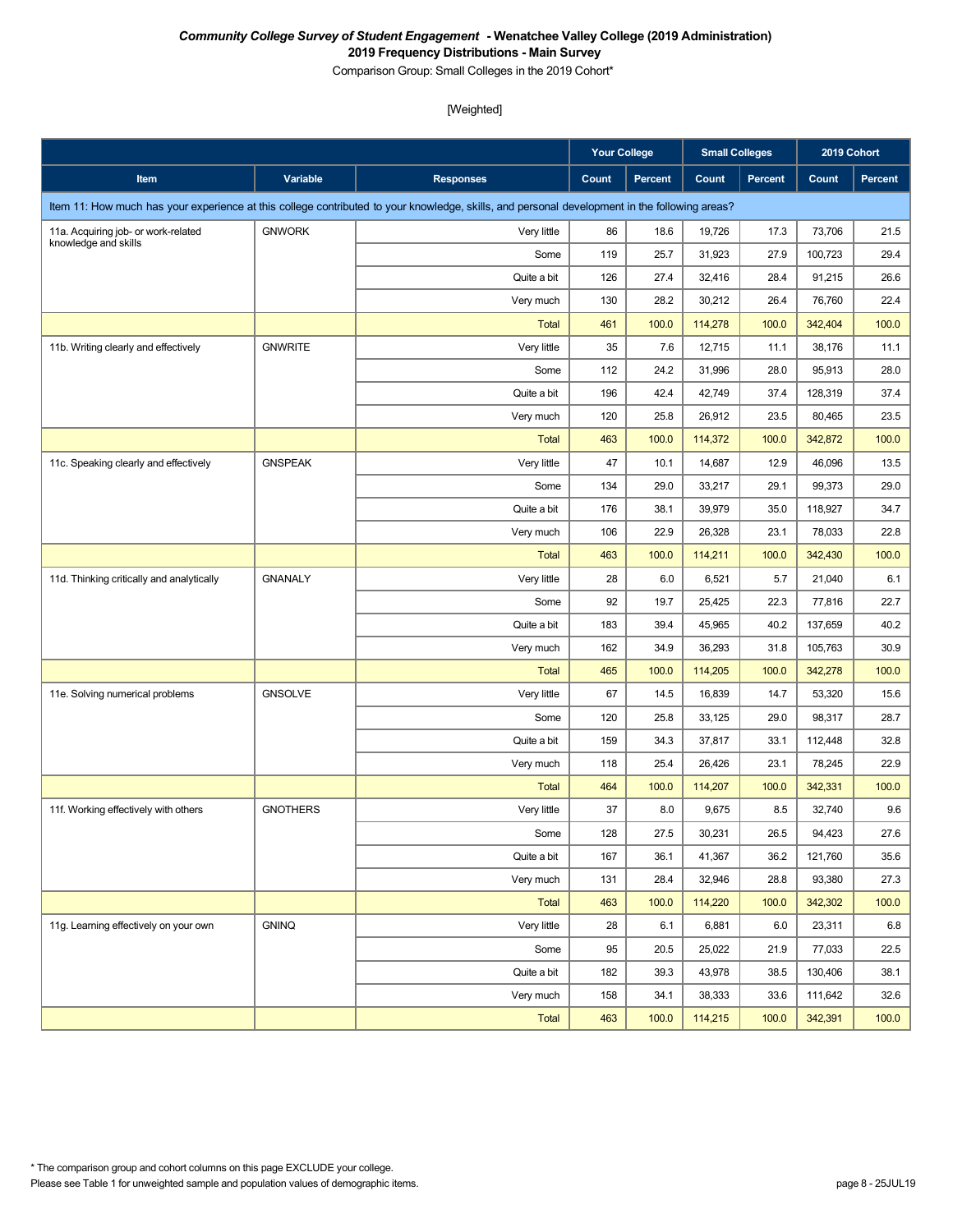Comparison Group: Small Colleges in the 2019 Cohort\*

|                                                                                             |                  |                                                                                                                                               | <b>Your College</b> |                | <b>Small Colleges</b> |                | 2019 Cohort |                |  |
|---------------------------------------------------------------------------------------------|------------------|-----------------------------------------------------------------------------------------------------------------------------------------------|---------------------|----------------|-----------------------|----------------|-------------|----------------|--|
| Item                                                                                        | Variable         | <b>Responses</b>                                                                                                                              | Count               | <b>Percent</b> | Count                 | <b>Percent</b> | Count       | <b>Percent</b> |  |
|                                                                                             |                  | Item 11: How much has your experience at this college contributed to your knowledge, skills, and personal development in the following areas? |                     |                |                       |                |             |                |  |
| 11h. Developing clearer career goals                                                        | <b>GNCARGOAL</b> | Very little                                                                                                                                   | 76                  | 16.5           | 14,604                | 12.8           | 51,587      | 15.1           |  |
|                                                                                             |                  | Some                                                                                                                                          | 118                 | 25.5           | 28,850                | 25.3           | 90,029      | 26.3           |  |
|                                                                                             |                  | Quite a bit                                                                                                                                   | 137                 | 29.7           | 36,175                | 31.7           | 104,208     | 30.5           |  |
|                                                                                             |                  | Very much                                                                                                                                     | 131                 | 28.4           | 34,457                | 30.2           | 96,261      | 28.1           |  |
|                                                                                             |                  | <b>Total</b>                                                                                                                                  | 463                 | 100.0          | 114,086               | 100.0          | 342,086     | 100.0          |  |
| 11i. Gaining information about career<br>opportunities                                      | <b>GNGAINCAR</b> | Very little                                                                                                                                   | 91                  | 19.7           | 18,588                | 16.3           | 65,676      | 19.2           |  |
|                                                                                             |                  | Some                                                                                                                                          | 118                 | 25.6           | 31,066                | 27.2           | 97,674      | 28.5           |  |
|                                                                                             |                  | Quite a bit                                                                                                                                   | 124                 | 26.7           | 33,415                | 29.2           | 94,901      | 27.7           |  |
|                                                                                             |                  | Very much                                                                                                                                     | 129                 | 28.0           | 31,233                | 27.3           | 84,469      | 24.6           |  |
|                                                                                             |                  | <b>Total</b>                                                                                                                                  | 463                 | 100.0          | 114,302               | 100.0          | 342,720     | 100.0          |  |
| Item 12.1: How often have you used the following services during the current academic year? |                  |                                                                                                                                               |                     |                |                       |                |             |                |  |
| 12.1a. Academic advising/planning<br><b>ISUPPORTI</b>                                       | <b>FREQACAD</b>  | Never                                                                                                                                         | 73                  | 16.1           | 16,626                | 14.8           | 53,602      | 15.9           |  |
|                                                                                             |                  | 1 time                                                                                                                                        | 119                 | 26.3           | 25,143                | 22.4           | 80,877      | 24.0           |  |
|                                                                                             |                  | 2-4 times                                                                                                                                     | 204                 | 45.1           | 54,033                | 48.2           | 157,014     | 46.6           |  |
|                                                                                             |                  | 5 or more times                                                                                                                               | 57                  | 12.5           | 16,355                | 14.6           | 45,145      | 13.4           |  |
|                                                                                             |                  | <b>Total</b>                                                                                                                                  | 453                 | 100.0          | 112,157               | 100.0          | 336,639     | 100.0          |  |
| 12.1b. Career counseling [SUPPORT]                                                          | <b>FREQCACOU</b> | Never                                                                                                                                         | 301                 | 66.9           | 70,591                | 63.2           | 210,437     | 62.8           |  |
|                                                                                             |                  | 1 time                                                                                                                                        | 70                  | 15.5           | 19,383                | 17.4           | 58,993      | 17.6           |  |
|                                                                                             |                  | 2-4 times                                                                                                                                     | 60                  | 13.3           | 17,277                | 15.5           | 52,425      | 15.7           |  |
|                                                                                             |                  | 5 or more times                                                                                                                               | 19                  | 4.3            | 4,374                 | 3.9            | 13,038      | 3.9            |  |
|                                                                                             |                  | <b>Total</b>                                                                                                                                  | 449                 | 100.0          | 111,625               | 100.0          | 334,893     | 100.0          |  |
| 12.1c. Job placement assistance                                                             | <b>FREQJOBPL</b> | Never                                                                                                                                         | 388                 | 86.6           | 94,245                | 85.0           | 291,949     | 87.8           |  |
|                                                                                             |                  | 1 time                                                                                                                                        | 34                  | 7.7            | 8,550                 | 7.7            | 22,094      | 6.6            |  |
|                                                                                             |                  | 2-4 times                                                                                                                                     | 20                  | 4.5            | 6,042                 | 5.5            | 13,962      | 4.2            |  |
|                                                                                             |                  | 5 or more times                                                                                                                               | 5                   | 1.2            | 1,994                 | 1.8            | 4,632       | 1.4            |  |
|                                                                                             |                  | <b>Total</b>                                                                                                                                  | 448                 | 100.0          | 110,830               | 100.0          | 332,637     | 100.0          |  |
| 12.1d. Peer or other tutoring [STUEFF]                                                      | <b>FREQTUTOR</b> | Never                                                                                                                                         | 265                 | 59.5           | 69,896                | 63.1           | 207,598     | 62.5           |  |
|                                                                                             |                  | 1 time                                                                                                                                        | 59                  | 13.2           | 13,041                | 11.8           | 38,993      | 11.7           |  |
|                                                                                             |                  | 2-4 times                                                                                                                                     | 73                  | 16.4           | 15,886                | 14.3           | 48,283      | 14.5           |  |
|                                                                                             |                  | 5 or more times                                                                                                                               | 48                  | 10.8           | 11,972                | 10.8           | 37,280      | 11.2           |  |
|                                                                                             |                  | Total                                                                                                                                         | 445                 | 100.0          | 110,793               | 100.0          | 332,155     | 100.0          |  |
| 12.1e. Skill labs (writing, math, etc.)<br><b>ISTUEFFI</b>                                  | <b>FREQLAB</b>   | Never                                                                                                                                         | 233                 | 52.3           | 59,962                | 54.2           | 187,340     | 56.5           |  |
|                                                                                             |                  | 1 time                                                                                                                                        | 68                  | 15.2           | 11,839                | 10.7           | 36,224      | 10.9           |  |
|                                                                                             |                  | 2-4 times                                                                                                                                     | 78                  | 17.6           | 19,270                | 17.4           | 55,260      | 16.7           |  |
|                                                                                             |                  | 5 or more times                                                                                                                               | 66                  | 14.8           | 19,548                | 17.7           | 52,732      | 15.9           |  |
|                                                                                             |                  | Total                                                                                                                                         | 445                 | 100.0          | 110,619               | 100.0          | 331,556     | 100.0          |  |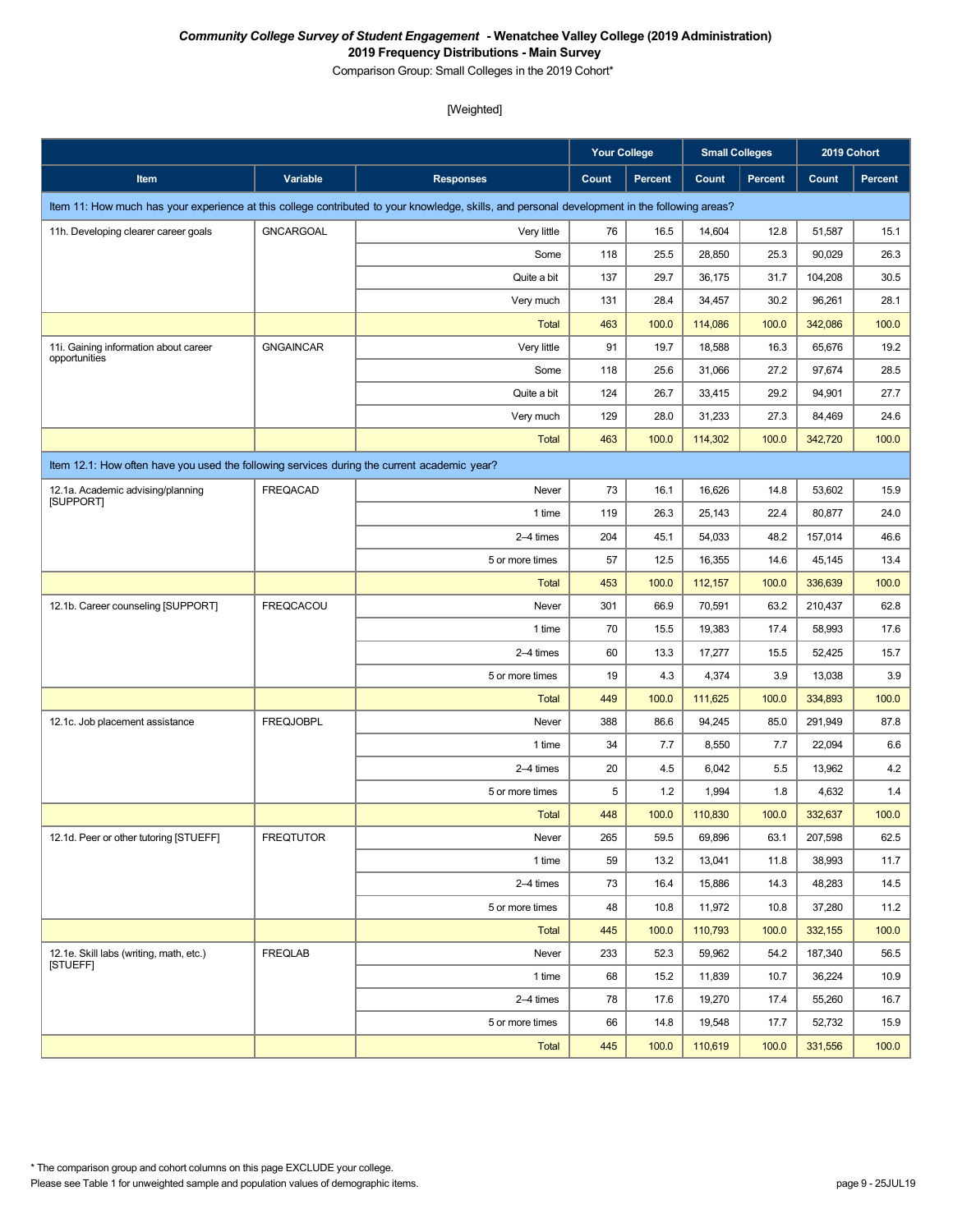Comparison Group: Small Colleges in the 2019 Cohort\*

|                                                                                             |                     |                  | <b>Your College</b>     |         | <b>Small Colleges</b> |         | 2019 Cohort |         |
|---------------------------------------------------------------------------------------------|---------------------|------------------|-------------------------|---------|-----------------------|---------|-------------|---------|
| Item                                                                                        | Variable            | <b>Responses</b> | <b>Count</b>            | Percent | Count                 | Percent | Count       | Percent |
| Item 12.1: How often have you used the following services during the current academic year? |                     |                  |                         |         |                       |         |             |         |
| 12.1f. Child care                                                                           | <b>FREQCHLD</b>     | Never            | 437                     | 97.0    | 103,374               | 93.5    | 314,417     | 94.9    |
|                                                                                             |                     | 1 time           | $\overline{7}$          | 1.4     | 2,066                 | 1.9     | 5,364       | 1.6     |
|                                                                                             |                     | 2-4 times        | $\overline{\mathbf{c}}$ | 0.5     | 2,206                 | 2.0     | 5,517       | 1.7     |
|                                                                                             |                     | 5 or more times  | 5                       | 1.0     | 2,882                 | 2.6     | 6,189       | 1.9     |
|                                                                                             |                     | <b>Total</b>     | 451                     | 100.0   | 110,528               | 100.0   | 331,487     | 100.0   |
| 12.1g. Financial aid advising                                                               | <b>FREQFAADV</b>    | Never            | 185                     | 41.3    | 40,409                | 36.5    | 139,097     | 41.9    |
|                                                                                             |                     | 1 time           | 82                      | 18.3    | 23,027                | 20.8    | 65,665      | 19.8    |
|                                                                                             |                     | 2-4 times        | 118                     | 26.2    | 33,257                | 30.0    | 88,500      | 26.6    |
|                                                                                             |                     | 5 or more times  | 64                      | 14.2    | 14,143                | 12.8    | 39,094      | 11.8    |
|                                                                                             |                     | <b>Total</b>     | 449                     | 100.0   | 110,836               | 100.0   | 332,356     | 100.0   |
| 12.1h. Computer lab [STUEFF]                                                                | <b>FREQCOMLB</b>    | Never            | 125                     | 28.1    | 38,314                | 34.6    | 123,125     | 37.1    |
|                                                                                             |                     | 1 time           | 36                      | 8.0     | 12,367                | 11.2    | 38,258      | 11.5    |
|                                                                                             |                     | 2-4 times        | 110                     | 24.7    | 23,463                | 21.2    | 69,343      | 20.9    |
|                                                                                             |                     | 5 or more times  | 174                     | 39.2    | 36,614                | 33.1    | 101,245     | 30.5    |
|                                                                                             |                     | <b>Total</b>     | 445                     | 100.0   | 110,758               | 100.0   | 331,971     | 100.0   |
| 12.1i. Student organizations                                                                | <b>FREQSTORG</b>    | Never            | 321                     | 72.4    | 79,584                | 72.1    | 251,439     | 76.0    |
|                                                                                             |                     | 1 time           | 43                      | 9.8     | 11,407                | 10.3    | 31,356      | 9.5     |
|                                                                                             |                     | 2-4 times        | 43                      | 9.6     | 11,398                | 10.3    | 28,645      | 8.7     |
|                                                                                             |                     | 5 or more times  | 37                      | 8.2     | 7,918                 | 7.2     | 19,343      | 5.8     |
|                                                                                             |                     | <b>Total</b>     | 444                     | 100.0   | 110,306               | 100.0   | 330,783     | 100.0   |
| 12.1j. Transfer advising/planning                                                           | <b>FREQTRADV</b>    | Never            | 277                     | 64.0    | 71,146                | 65.0    | 206,256     | 62.8    |
|                                                                                             |                     | 1 time           | 70                      | 16.1    | 18,653                | 17.0    | 59,108      | 18.0    |
|                                                                                             |                     | 2-4 times        | 63                      | 14.5    | 14,871                | 13.6    | 47,035      | 14.3    |
|                                                                                             |                     | 5 or more times  | 24                      | 5.4     | 4,861                 | 4.4     | 15,815      | 4.8     |
|                                                                                             |                     | <b>Total</b>     | 433                     | 100.0   | 109,531               | 100.0   | 328,215     | 100.0   |
| 12.1k. Library resources and services                                                       | <b>FREQLIB</b>      | Never            | 83                      | 18.4    | 33,772                | 30.5    | 98,292      | 29.6    |
|                                                                                             |                     | 1 time           | 53                      | 11.8    | 16,907                | 15.3    | 50,707      | 15.3    |
|                                                                                             |                     | 2-4 times        | 133                     | 29.6    | 28,910                | 26.1    | 87,611      | 26.4    |
|                                                                                             |                     | 5 or more times  | 181                     | 40.2    | 30,980                | 28.0    | 94,949      | 28.6    |
|                                                                                             |                     | Total            | 450                     | 100.0   | 110,570               | 100.0   | 331,559     | 100.0   |
| 12.1I. Services for students with<br>disabilities                                           | <b>FREQDISABSVC</b> | Never            | 410                     | 90.7    | 99,842                | 89.8    | 300,707     | 90.2    |
|                                                                                             |                     | 1 time           | 17                      | 3.7     | 3,957                 | 3.6     | 11,234      | 3.4     |
|                                                                                             |                     | 2-4 times        | 13                      | 2.8     | 3,899                 | 3.5     | 10,869      | 3.3     |
|                                                                                             |                     | 5 or more times  | 13                      | 2.8     | 3,510                 | 3.2     | 10,575      | 3.2     |
|                                                                                             |                     | <b>Total</b>     | 452                     | 100.0   | 111,209               | 100.0   | 333,385     | 100.0   |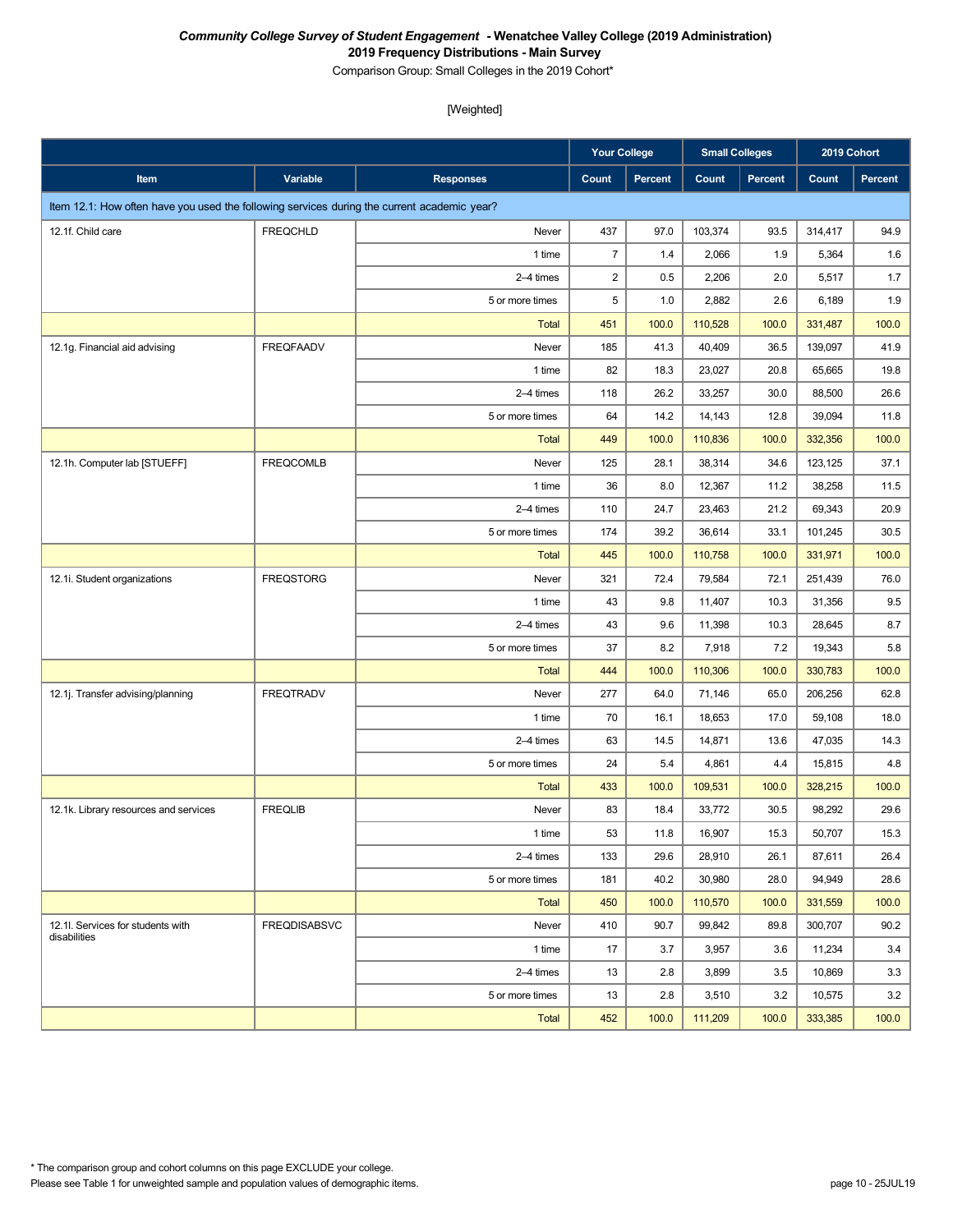Comparison Group: Small Colleges in the 2019 Cohort\*

|                                                                                             |                    |                  | <b>Your College</b> |         | <b>Small Colleges</b> |                | 2019 Cohort |         |
|---------------------------------------------------------------------------------------------|--------------------|------------------|---------------------|---------|-----------------------|----------------|-------------|---------|
| Item                                                                                        | <b>Variable</b>    | <b>Responses</b> | Count               | Percent | Count                 | <b>Percent</b> | Count       | Percent |
| Item 12.1: How often have you used the following services during the current academic year? |                    |                  |                     |         |                       |                |             |         |
| 12.1m. Services for active military and                                                     | <b>FREQMILSVCS</b> | Never            | 430                 | 96.1    | 102,718               | 92.4           | 309,657     | 92.9    |
| veterans                                                                                    |                    | 1 time           | 6                   | 1.3     | 2,901                 | 2.6            | 7,573       | 2.3     |
|                                                                                             |                    | 2-4 times        | 5                   | 1.1     | 2,986                 | 2.7            | 8,186       | 2.5     |
|                                                                                             |                    | 5 or more times  | $\overline{7}$      | 1.6     | 2,538                 | 2.3            | 7,800       | 2.3     |
|                                                                                             |                    | <b>Total</b>     | 448                 | 100.0   | 111,142               | 100.0          | 333,215     | 100.0   |
| Item 12.2: How satisfied are you with the services?                                         |                    |                  |                     |         |                       |                |             |         |
| 12.2a. Academic advising/planning                                                           | <b>SATACAD</b>     | Not at all       | 34                  | 7.6     | 6,108                 | 5.6            | 22,257      | 6.8     |
|                                                                                             |                    | Somewhat         | 187                 | 41.5    | 41,190                | 37.8           | 127,674     | 39.0    |
|                                                                                             |                    | Very             | 156                 | 34.6    | 47,027                | 43.1           | 128,776     | 39.4    |
|                                                                                             |                    | N.A.             | 73                  | 16.2    | 14,768                | 13.5           | 48,331      | 14.8    |
|                                                                                             |                    | <b>Total</b>     | 450                 | 100.0   | 109,092               | 100.0          | 327,038     | 100.0   |
| 12.2b. Career counseling                                                                    | SATCACOU           | Not at all       | 35                  | 7.9     | 7,786                 | 7.3            | 22,933      | 7.1     |
|                                                                                             |                    | Somewhat         | 81                  | 18.4    | 20,457                | 19.0           | 61,307      | 19.1    |
|                                                                                             |                    | Very             | 73                  | 16.6    | 19,681                | 18.3           | 56,082      | 17.4    |
|                                                                                             |                    | N.A.             | 252                 | 57.1    | 59,467                | 55.4           | 181,265     | 56.4    |
|                                                                                             |                    | <b>Total</b>     | 441                 | 100.0   | 107,391               | 100.0          | 321,587     | 100.0   |
| 12.2c. Job placement assistance                                                             | <b>SATJOBPL</b>    | Not at all       | 21                  | 4.8     | 8,281                 | 7.8            | 22,901      | 7.2     |
|                                                                                             |                    | Somewhat         | 45                  | 10.4    | 11,248                | 10.6           | 28,686      | 9.0     |
|                                                                                             |                    | Very             | 26                  | 5.9     | 8,751                 | 8.2            | 20,835      | 6.6     |
|                                                                                             |                    | N.A.             | 342                 | 78.9    | 77,988                | 73.4           | 245,167     | 77.2    |
|                                                                                             |                    | <b>Total</b>     | 434                 | 100.0   | 106,268               | 100.0          | 317,589     | 100.0   |
| 12.2d. Peer or other tutoring                                                               | SATTUTOR           | Not at all       | 22                  | 5.1     | 6,294                 | 5.9            | 17,408      | 5.5     |
|                                                                                             |                    | Somewhat         | 103                 | 23.9    | 18,302                | 17.2           | 55,253      | 17.4    |
|                                                                                             |                    | Very             | 77                  | 17.9    | 23,093                | 21.7           | 68,075      | 21.4    |
|                                                                                             |                    | N.A.             | 230                 | 53.2    | 58,668                | 55.2           | 177,180     | 55.7    |
|                                                                                             |                    | <b>Total</b>     | 432                 | 100.0   | 106,356               | 100.0          | 317,916     | 100.0   |
| 12.2e. Skill labs (writing, math, etc.)                                                     | <b>SATLAB</b>      | Not at all       | 13                  | 3.0     | 4,998                 | 4.7            | 14,574      | 4.6     |
|                                                                                             |                    | Somewhat         | 103                 | 23.5    | 22,787                | 21.5           | 64,336      | 20.3    |
|                                                                                             |                    | Very             | 102                 | 23.3    | 26,095                | 24.6           | 73,751      | 23.3    |
|                                                                                             |                    | N.A.             | 219                 | 50.2    | 52,158                | 49.2           | 164,361     | 51.8    |
|                                                                                             |                    | Total            | 437                 | 100.0   | 106,038               | 100.0          | 317,022     | 100.0   |
| 12.2f. Child care                                                                           | <b>SATCHLD</b>     | Not at all       | 20                  | 4.6     | 6,417                 | 6.1            | 17,465      | 5.5     |
|                                                                                             |                    | Somewhat         | 18                  | 4.1     | 5,795                 | 5.5            | 14,643      | 4.6     |
|                                                                                             |                    | Very             | 9                   | 2.2     | 5,805                 | 5.5            | 14,022      | 4.5     |
|                                                                                             |                    | N.A.             | 385                 | 89.1    | 87,393                | 82.9           | 268,878     | 85.4    |
|                                                                                             |                    | Total            | 432                 | 100.0   | 105,410               | 100.0          | 315,008     | 100.0   |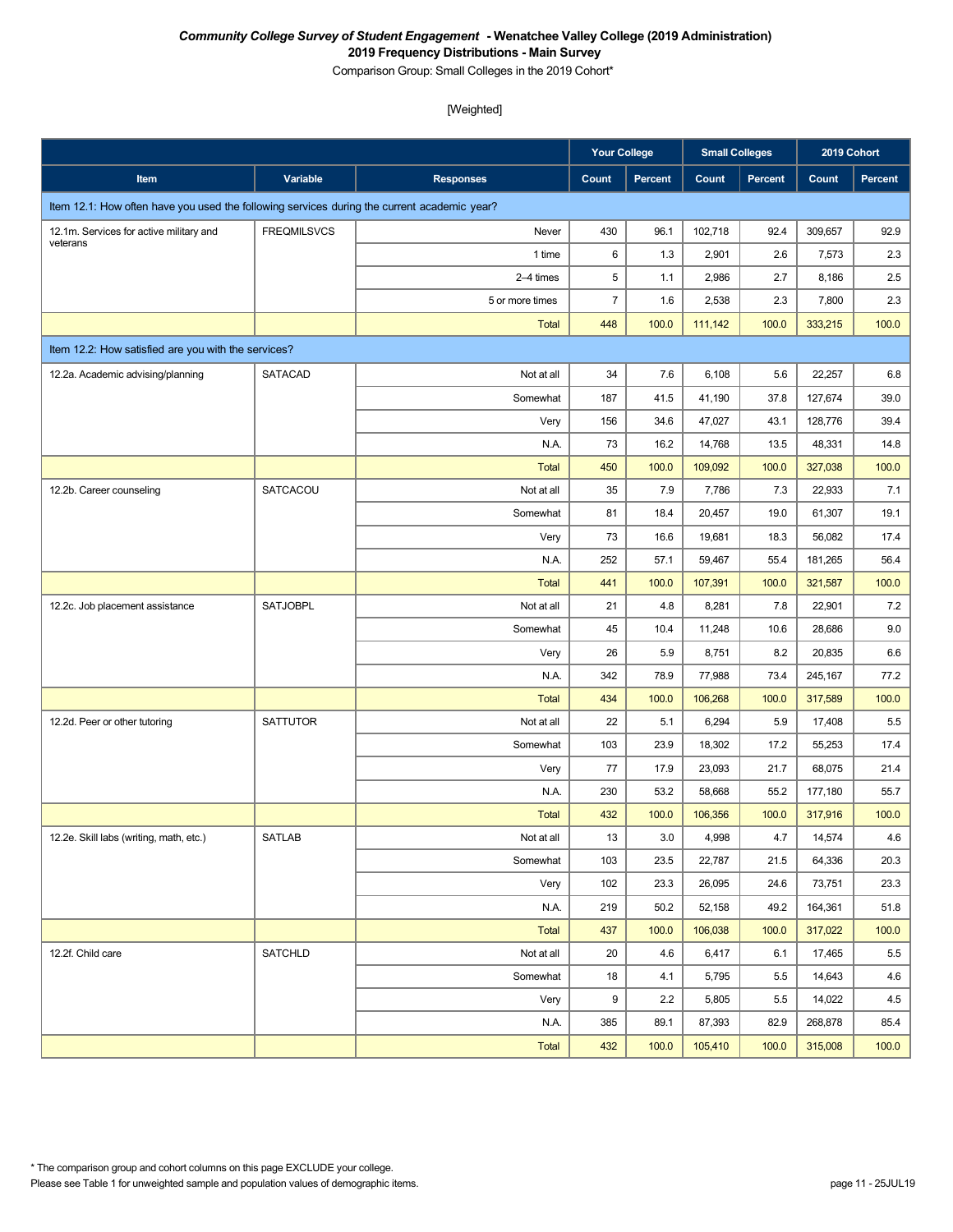Comparison Group: Small Colleges in the 2019 Cohort\*

|                                                     |                    |                  | <b>Your College</b> |         | <b>Small Colleges</b> |                | 2019 Cohort |                |
|-----------------------------------------------------|--------------------|------------------|---------------------|---------|-----------------------|----------------|-------------|----------------|
| Item                                                | Variable           | <b>Responses</b> | Count               | Percent | Count                 | <b>Percent</b> | Count       | <b>Percent</b> |
| Item 12.2: How satisfied are you with the services? |                    |                  |                     |         |                       |                |             |                |
| 12.2g. Financial aid advising                       | SATFAADV           | Not at all       | 34                  | 7.8     | 8,671                 | 8.1            | 27,236      | 8.6            |
|                                                     |                    | Somewhat         | 112                 | 25.5    | 25,580                | 24.0           | 72,657      | 22.8           |
|                                                     |                    | Very             | 133                 | 30.3    | 37,724                | 35.4           | 98,271      | 30.9           |
|                                                     |                    | N.A.             | 160                 | 36.4    | 34,495                | 32.4           | 120,028     | 37.7           |
|                                                     |                    | <b>Total</b>     | 439                 | 100.0   | 106,470               | 100.0          | 318,191     | 100.0          |
| 12.2h. Computer lab                                 | <b>SATCOMLB</b>    | Not at all       | 22                  | 5.1     | 4,091                 | 3.8            | 11,841      | 3.7            |
|                                                     |                    | Somewhat         | 111                 | 25.1    | 23,840                | 22.4           | 68,861      | 21.7           |
|                                                     |                    | Very             | 200                 | 45.1    | 45,050                | 42.4           | 129,000     | 40.6           |
|                                                     |                    | N.A.             | 110                 | 24.8    | 33,337                | 31.4           | 108,041     | 34.0           |
|                                                     |                    | <b>Total</b>     | 443                 | 100.0   | 106,318               | 100.0          | 317,743     | 100.0          |
| 12.2i. Student organizations                        | <b>SATSTORG</b>    | Not at all       | 29                  | 6.7     | 6,287                 | 6.0            | 17,956      | 5.7            |
|                                                     |                    | Somewhat         | 74                  | 17.3    | 17,121                | 16.2           | 45,047      | 14.3           |
|                                                     |                    | Very             | 47                  | 11.1    | 14,627                | 13.9           | 36,933      | 11.7           |
|                                                     |                    | N.A.             | 277                 | 64.9    | 67,400                | 63.9           | 214,773     | 68.2           |
|                                                     |                    | <b>Total</b>     | 427                 | 100.0   | 105,434               | 100.0          | 314,709     | 100.0          |
| 12.2j. Transfer advising/planning                   | <b>SATTRADV</b>    | Not at all       | 24                  | 5.8     | 7,218                 | 6.9            | 21,709      | 6.9            |
|                                                     |                    | Somewhat         | 79                  | 19.0    | 18,588                | 17.8           | 57,813      | 18.5           |
|                                                     |                    | Very             | 77                  | 18.4    | 19,126                | 18.3           | 57,776      | 18.5           |
|                                                     |                    | N.A.             | 237                 | 56.9    | 59,650                | 57.0           | 175,106     | 56.1           |
|                                                     |                    | <b>Total</b>     | 416                 | 100.0   | 104,582               | 100.0          | 312,404     | 100.0          |
| 12.2k. Library resources and services               | <b>SATLIB</b>      | Not at all       | 10                  | 2.3     | 4,241                 | 4.0            | 11,499      | 3.6            |
|                                                     |                    | Somewhat         | 93                  | 21.5    | 25,124                | 23.6           | 75,698      | 23.8           |
|                                                     |                    | Very             | 253                 | 58.7    | 47,778                | 45.0           | 144,483     | 45.5           |
|                                                     |                    | N.A.             | 75                  | 17.5    | 29,133                | 27.4           | 86,189      | 27.1           |
|                                                     |                    | <b>Total</b>     | 431                 | 100.0   | 106,276               | 100.0          | 317,868     | 100.0          |
| 12.2l. Services for students with<br>disabilities   | <b>SATDISABSVC</b> | Not at all       | 17                  | 4.0     | 5,398                 | 5.1            | 14,613      | 4.6            |
|                                                     |                    | Somewhat         | $20\,$              | $4.7\,$ | 6,829                 | $6.4\,$        | 18,464      | $5.8\,$        |
|                                                     |                    | Very             | 38                  | 8.7     | 9,122                 | 8.6            | 25,292      | 8.0            |
|                                                     |                    | N.A.             | 359                 | 82.6    | 84,970                | 79.9           | 259,202     | 81.6           |
|                                                     |                    | <b>Total</b>     | 435                 | 100.0   | 106,319               | 100.0          | 317,571     | 100.0          |
| 12.2m. Services for active military and<br>veterans | <b>SATMILSVCS</b>  | Not at all       | 16                  | 3.7     | 5,876                 | 5.5            | 16,154      | 5.1            |
|                                                     |                    | Somewhat         | 19                  | 4.3     | 6,049                 | 5.7            | 15,664      | 4.9            |
|                                                     |                    | Very             | 19                  | 4.4     | 7,399                 | 7.0            | 20,251      | 6.4            |
|                                                     |                    | N.A.             | 379                 | 87.5    | 86,941                | 81.8           | 265,299     | 83.6           |
|                                                     |                    | Total            | 433                 | 100.0   | 106,264               | 100.0          | 317,366     | 100.0          |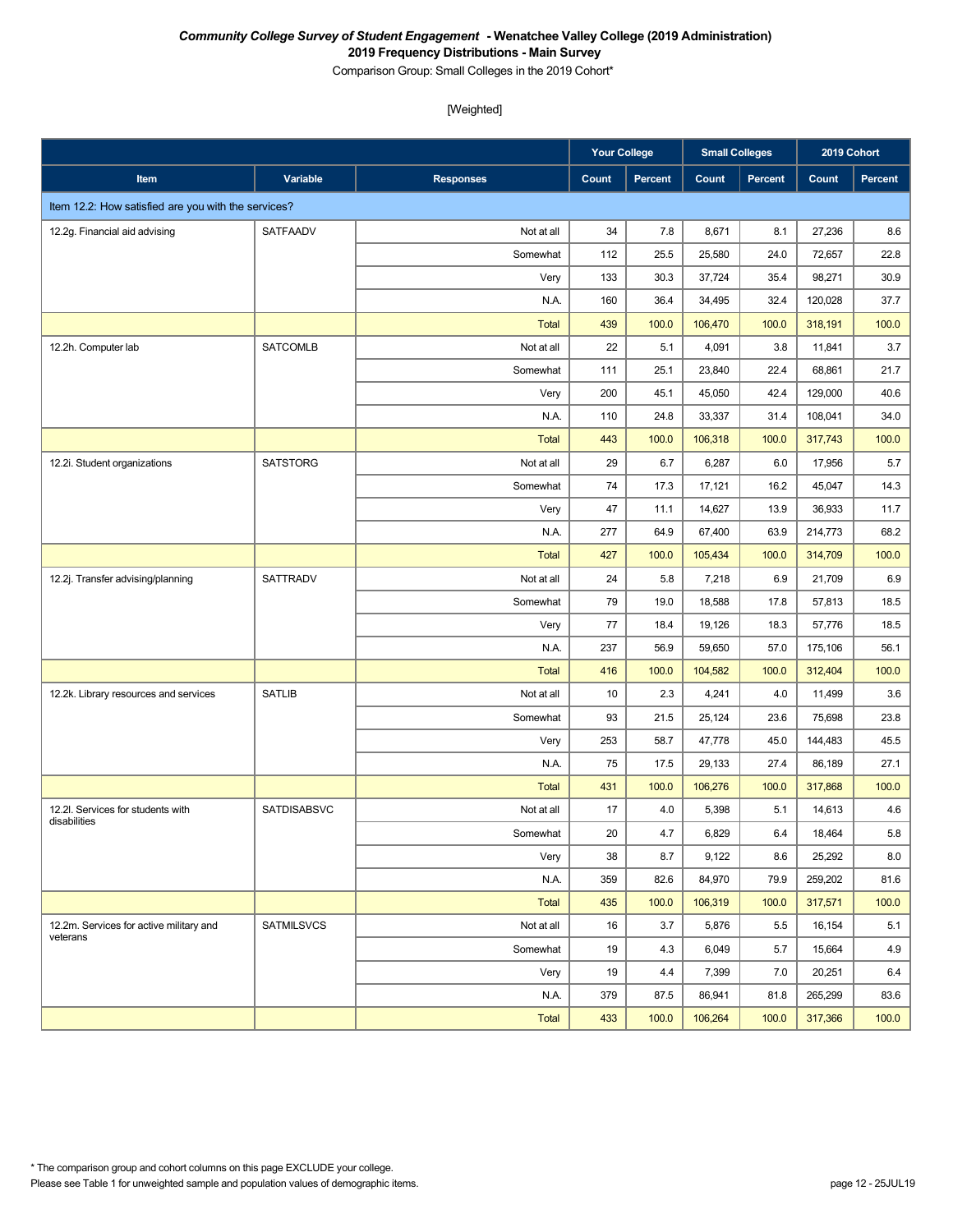Comparison Group: Small Colleges in the 2019 Cohort\*

|                                                                   |                 |                  | <b>Your College</b> |         | <b>Small Colleges</b> |                | 2019 Cohort |                |
|-------------------------------------------------------------------|-----------------|------------------|---------------------|---------|-----------------------|----------------|-------------|----------------|
| Item                                                              | Variable        | <b>Responses</b> | Count               | Percent | Count                 | <b>Percent</b> | Count       | <b>Percent</b> |
| Item 12.3: How important are the services to you at this college? |                 |                  |                     |         |                       |                |             |                |
| 12.3a. Academic advising/planning                                 | <b>IMPACAD</b>  | Not at all       | 40                  | 9.0     | 7,728                 | 7.1            | 23,838      | 7.3            |
|                                                                   |                 | Somewhat         | 133                 | 29.8    | 25,582                | 23.6           | 75,982      | 23.4           |
|                                                                   |                 | Very             | 273                 | 61.2    | 74,915                | 69.2           | 224,776     | 69.2           |
|                                                                   |                 | <b>Total</b>     | 446                 | 100.0   | 108,225               | 100.0          | 324,596     | 100.0          |
| 12.3b. Career counseling                                          | <b>IMPCACOU</b> | Not at all       | 106                 | 24.5    | 24,981                | 23.6           | 71,580      | 22.5           |
|                                                                   |                 | Somewhat         | 134                 | 30.8    | 30,810                | 29.1           | 88,746      | 28.0           |
|                                                                   |                 | Very             | 194                 | 44.8    | 50,207                | 47.4           | 157,115     | 49.5           |
|                                                                   |                 | <b>Total</b>     | 434                 | 100.0   | 105,998               | 100.0          | 317,441     | 100.0          |
| 12.3c. Job placement assistance                                   | <b>IMPJOBPL</b> | Not at all       | 160                 | 37.0    | 35,240                | 33.6           | 107,840     | 34.5           |
|                                                                   |                 | Somewhat         | 128                 | 29.7    | 30,723                | 29.3           | 91,816      | 29.4           |
|                                                                   |                 | Very             | 144                 | 33.3    | 38,762                | 37.0           | 113,164     | 36.2           |
|                                                                   |                 | <b>Total</b>     | 432                 | 100.0   | 104,726               | 100.0          | 312,820     | 100.0          |
| 12.3d. Peer or other tutoring                                     | <b>IMPTUTOR</b> | Not at all       | 115                 | 26.7    | 28,819                | 27.4           | 83,804      | 26.7           |
|                                                                   |                 | Somewhat         | 134                 | 31.1    | 30.744                | 29.3           | 91,371      | 29.1           |
|                                                                   |                 | Very             | 181                 | 42.1    | 45,432                | 43.3           | 138,555     | 44.2           |
|                                                                   |                 | <b>Total</b>     | 429                 | 100.0   | 104,994               | 100.0          | 313,730     | 100.0          |
| 12.3e. Skill labs (writing, math, etc.)                           | <b>IMPLAB</b>   | Not at all       | 102                 | 23.4    | 26,072                | 24.9           | 79,026      | 25.3           |
|                                                                   |                 | Somewhat         | 140                 | 32.3    | 32,265                | 30.8           | 94,543      | 30.3           |
|                                                                   |                 | Very             | 193                 | 44.3    | 46,271                | 44.2           | 138,924     | 44.5           |
|                                                                   |                 | <b>Total</b>     | 435                 | 100.0   | 104,608               | 100.0          | 312,493     | 100.0          |
| 12.3f. Child care                                                 | <b>IMPCHLD</b>  | Not at all       | 227                 | 53.1    | 52,277                | 50.5           | 159,635     | 51.6           |
|                                                                   |                 | Somewhat         | 73                  | 17.2    | 19,853                | 19.2           | 57,542      | 18.6           |
|                                                                   |                 | Very             | 127                 | 29.7    | 31,395                | 30.3           | 92,168      | 29.8           |
|                                                                   |                 | <b>Total</b>     | 428                 | 100.0   | 103,525               | 100.0          | 309,346     | 100.0          |
| 12.3g. Financial aid advising                                     | <b>IMPFAADV</b> | Not at all       | 65                  | 14.9    | 17,631                | 16.7           | 58,666      | 18.6           |
|                                                                   |                 | Somewhat         | 63                  | 14.3    | 18,737                | 17.8           | 55,739      | 17.7           |
|                                                                   |                 | Very             | 312                 | 70.9    | 68,964                | 65.5           | 200,264     | 63.6           |
|                                                                   |                 | <b>Total</b>     | 440                 | 100.0   | 105,331               | 100.0          | 314,670     | 100.0          |
| 12.3h. Computer lab                                               | <b>IMPCOMLB</b> | Not at all       | 70                  | 15.8    | 19,555                | 18.6           | 61,002      | 19.4           |
|                                                                   |                 | Somewhat         | 108                 | 24.6    | 27,888                | 26.5           | 83,740      | 26.6           |
|                                                                   |                 | Very             | 262                 | 59.5    | 57,795                | 54.9           | 169,656     | 54.0           |
|                                                                   |                 | Total            | 440                 | 100.0   | 105,237               | 100.0          | 314,398     | 100.0          |
| 12.3i. Student organizations                                      | <b>IMPSTORG</b> | Not at all       | 168                 | 39.9    | 39,314                | 37.8           | 120,626     | 38.9           |
|                                                                   |                 | Somewhat         | 140                 | 33.2    | 35,043                | 33.7           | 103,881     | 33.5           |
|                                                                   |                 | Very             | 113                 | 26.9    | 29,531                | 28.4           | 85,355      | 27.5           |
|                                                                   |                 | Total            | 421                 | 100.0   | 103,887               | 100.0          | 309,861     | 100.0          |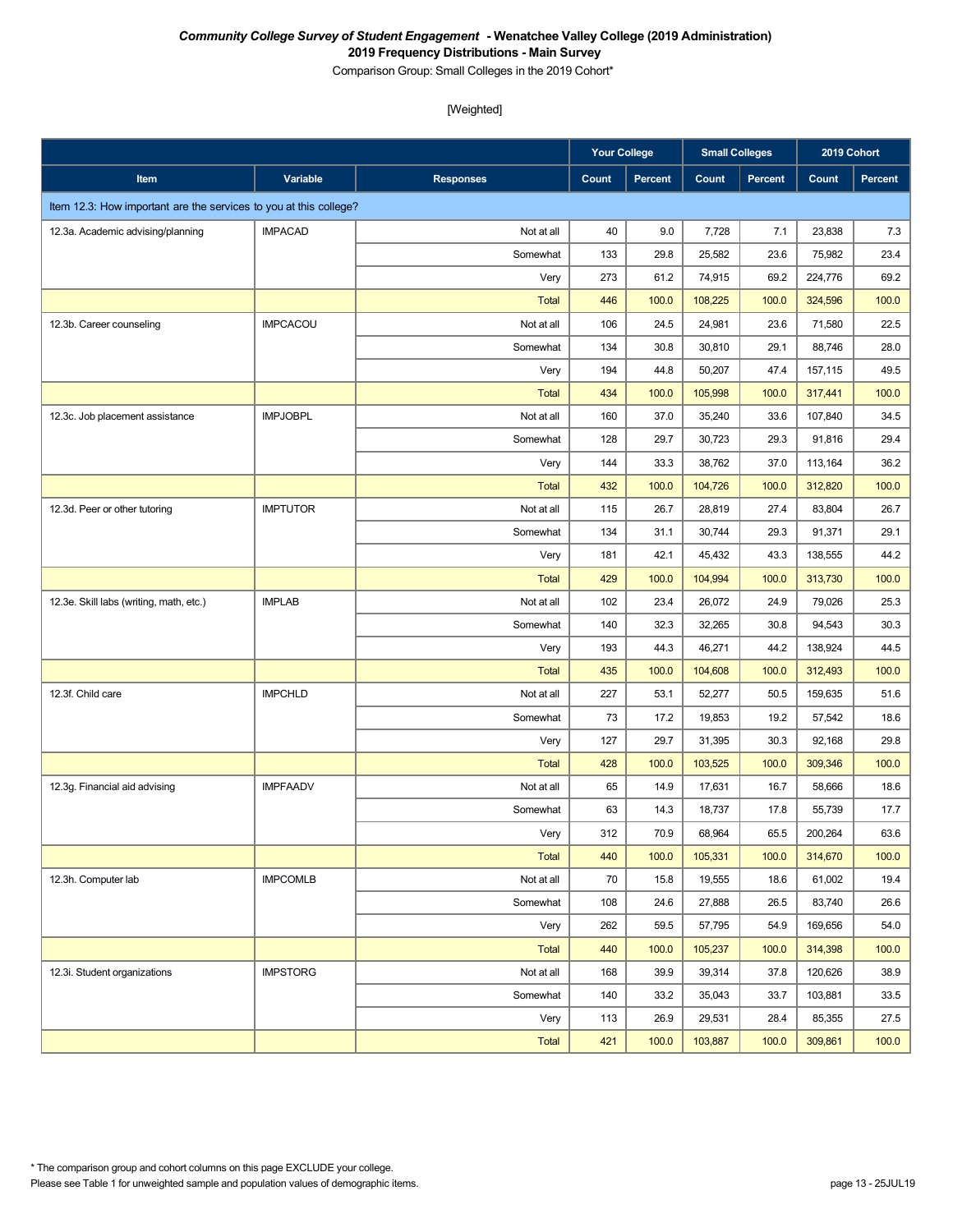Comparison Group: Small Colleges in the 2019 Cohort\*

|                                                                                         |                    |                                                                                                       | <b>Your College</b> |                | <b>Small Colleges</b> |                | 2019 Cohort |                |
|-----------------------------------------------------------------------------------------|--------------------|-------------------------------------------------------------------------------------------------------|---------------------|----------------|-----------------------|----------------|-------------|----------------|
| Item                                                                                    | Variable           | <b>Responses</b>                                                                                      | Count               | <b>Percent</b> | Count                 | <b>Percent</b> | Count       | <b>Percent</b> |
| Item 12.3: How important are the services to you at this college?                       |                    |                                                                                                       |                     |                |                       |                |             |                |
| 12.3j. Transfer advising/planning                                                       | <b>IMPTRADV</b>    | Not at all                                                                                            | 121                 | 29.3           | 30,106                | 29.2           | 82,503      | 26.7           |
|                                                                                         |                    | Somewhat                                                                                              | 80                  | 19.3           | 25,824                | 25.0           | 71,951      | 23.3           |
|                                                                                         |                    | Very                                                                                                  | 212                 | 51.4           | 47,316                | 45.8           | 154,103     | 49.9           |
|                                                                                         |                    | <b>Total</b>                                                                                          | 413                 | 100.0          | 103,246               | 100.0          | 308.557     | 100.0          |
| 12.3k. Library resources and services                                                   | <b>IMPLIB</b>      | Not at all                                                                                            | 43                  | 10.0           | 16,487                | 15.6           | 47,221      | 15.0           |
|                                                                                         |                    | Somewhat                                                                                              | 77                  | 17.7           | 27,239                | 25.8           | 78,463      | 24.9           |
|                                                                                         |                    | Very                                                                                                  | 314                 | 72.4           | 61,801                | 58.6           | 189,881     | 60.2           |
|                                                                                         |                    | <b>Total</b>                                                                                          | 434                 | 100.0          | 105,528               | 100.0          | 315,565     | 100.0          |
| 12.3I. Services for students with<br>disabilities                                       | <b>IMPDISABSVC</b> | Not at all                                                                                            | 157                 | 36.9           | 40,845                | 39.0           | 124,099     | 39.6           |
|                                                                                         |                    | Somewhat                                                                                              | 63                  | 14.8           | 15,653                | 14.9           | 45,400      | 14.5           |
|                                                                                         |                    | Very                                                                                                  | 206                 | 48.3           | 48,341                | 46.1           | 143,689     | 45.9           |
|                                                                                         |                    | <b>Total</b>                                                                                          | 427                 | 100.0          | 104,838               | 100.0          | 313,188     | 100.0          |
| 12.3m. Services for active military and<br>veterans                                     | <b>IMPMILSVCS</b>  | Not at all                                                                                            | 194                 | 45.7           | 43,906                | 41.9           | 134.802     | 43.1           |
|                                                                                         |                    | Somewhat                                                                                              | 72                  | 16.9           | 16,235                | 15.5           | 48,225      | 15.4           |
|                                                                                         |                    | Very                                                                                                  | 159                 | 37.4           | 44,645                | 42.6           | 129,905     | 41.5           |
|                                                                                         |                    | <b>Total</b>                                                                                          | 424                 | 100.0          | 104.786               | 100.0          | 312,932     | 100.0          |
| Item 13                                                                                 |                    |                                                                                                       |                     |                |                       |                |             |                |
| 13. During the current academic term at<br>this college, I completed registration       | <b>COMPLREG</b>    | No; I was not registered for any of my<br>courses before the first class session(s)                   | 6                   | 1.3            | 2,250                 | 2.0            | 6,415       | 1.9            |
| before the first class session(s).                                                      |                    | Partly; I was registered for some of my<br>courses before the first class session(s)                  | 6                   | 1.2            | 2,620                 | 2.3            | 8,945       | 2.6            |
|                                                                                         |                    | Mostly; I was registered for most of my<br>courses before the first class session(s)                  | 42                  | 9.0            | 7,278                 | 6.4            | 25,072      | 7.3            |
|                                                                                         |                    | Yes; I was registered for all of my courses<br>before the first class session(s)                      | 410                 | 88.5           | 101,803               | 89.3           | 301,115     | 88.2           |
|                                                                                         |                    | <b>Total</b>                                                                                          | 463                 | 100.0          | 113,951               | 100.0          | 341,547     | 100.0          |
| Item 14                                                                                 |                    |                                                                                                       |                     |                |                       |                |             |                |
| 14. The one response that best describes<br>my experience with orientation when I first | <b>EXPORIENT</b>   | I was unable to participate in orientation<br>due to scheduling or other issues                       | 81                  | 17.7           | 20,955                | 18.5           | 56,679      | 16.7           |
| came to this college is:                                                                |                    | I was not aware of a college orientation                                                              | 110                 | 24.0           | 16,221                | 14.3           | 56,049      | 16.5           |
|                                                                                         |                    | I enrolled in an orientation course as part<br>of my course schedule during my first<br>academic term | 19                  | 4.1            | 9,182                 | 8.1            | 24,704      | 7.3            |
|                                                                                         |                    | I attended an on-campus orientation prior<br>to the beginning of classes                              | 215                 | 46.9           | 54,486                | 48.0           | 149,814     | 44.1           |
|                                                                                         |                    | I took part in an online orientation prior to<br>the beginning of classes                             | 34                  | 7.3            | 12,571                | 11.1           | 52,295      | 15.4           |
|                                                                                         |                    | <b>Total</b>                                                                                          | 458                 | 100.0          | 113,415               | 100.0          | 339,542     | 100.0          |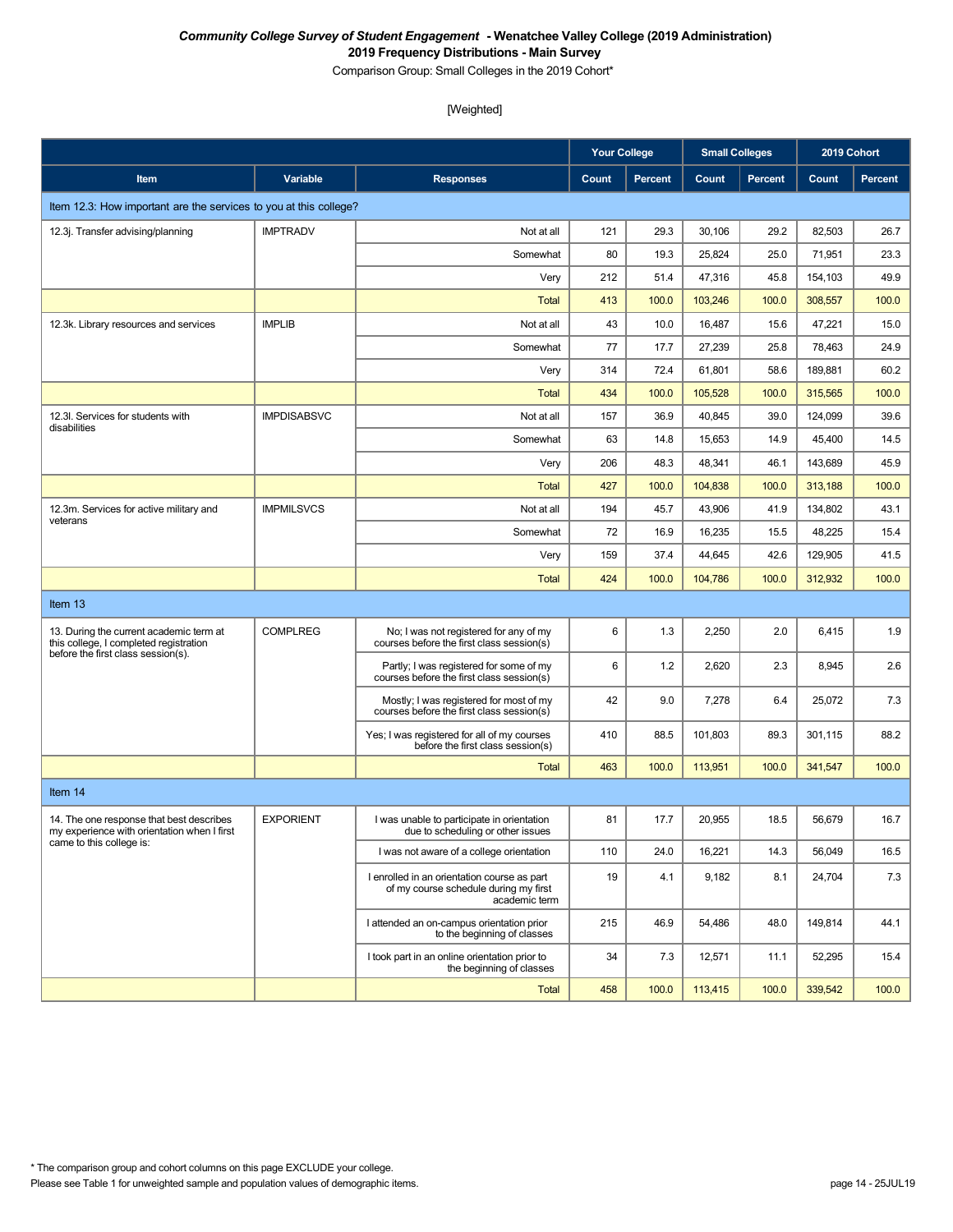Comparison Group: Small Colleges in the 2019 Cohort\*

# [Weighted]

|                                                                                                                             |                    |                                                                                    | <b>Your College</b> |         | <b>Small Colleges</b> |                | 2019 Cohort |                |
|-----------------------------------------------------------------------------------------------------------------------------|--------------------|------------------------------------------------------------------------------------|---------------------|---------|-----------------------|----------------|-------------|----------------|
| <b>Item</b>                                                                                                                 | Variable           | <b>Responses</b>                                                                   | Count               | Percent | Count                 | <b>Percent</b> | Count       | <b>Percent</b> |
| Item 15                                                                                                                     |                    |                                                                                    |                     |         |                       |                |             |                |
| 15. During my first academic year at this                                                                                   | <b>PARTICFYE</b>   | No                                                                                 | 414                 | 90.0    | 88,893                | 78.2           | 277,198     | 81.5           |
| college, I participated in a first-year<br>experience program.                                                              |                    | Yes                                                                                | 46                  | 10.0    | 24,716                | 21.8           | 63,119      | 18.5           |
|                                                                                                                             |                    | Total                                                                              | 460                 | 100.0   | 113,609               | 100.0          | 340,317     | 100.0          |
| Item 16                                                                                                                     |                    |                                                                                    |                     |         |                       |                |             |                |
| 16. During my first academic term at this<br>college, I participated in an organized                                        | <b>PARTICLRNC</b>  | No                                                                                 | 424                 | 92.3    | 99,280                | 87.6           | 306,230     | 90.1           |
| learning community (a formal program in<br>which groups of students take two or<br>more classes together).                  |                    | Yes                                                                                | 35                  | 7.7     | 14,092                | 12.4           | 33,502      | 9.9            |
|                                                                                                                             |                    | <b>Total</b>                                                                       | 459                 | 100.0   | 113,372               | 100.0          | 339,732     | 100.0          |
| Item 17                                                                                                                     |                    |                                                                                    |                     |         |                       |                |             |                |
| 17. During my first academic term at this<br>college, I participated in a student                                           | <b>PARTICSSC</b>   | No                                                                                 | 386                 | 83.4    | 77,414                | 68.2           | 239,751     | 70.5           |
| success course (a course that teaches<br>the skills needed to succeed in college).                                          |                    | Yes                                                                                | 77                  | 16.6    | 36,055                | 31.8           | 100,165     | 29.5           |
|                                                                                                                             |                    | <b>Total</b>                                                                       | 463                 | 100.0   | 113,470               | 100.0          | 339,916     | 100.0          |
| Item 18                                                                                                                     |                    |                                                                                    |                     |         |                       |                |             |                |
| 18. I was told that I should enroll in a<br>developmental/remedial course (also                                             | <b>TOLDENRDEV</b>  | Did not enroll in any of these courses                                             | 115                 | 25.2    | 20,929                | 18.4           | 60,616      | 17.8           |
| referred to as Basic Skills, College Prep,<br>etc.) in my first academic term at this                                       |                    | Did enroll in one of these courses                                                 | 57                  | 12.5    | 22,919                | 20.2           | 68,716      | 20.2           |
| college, and I                                                                                                              |                    | Did enroll in more than one of these<br>courses                                    | 29                  | 6.4     | 15,870                | 14.0           | 48,451      | 14.3           |
|                                                                                                                             |                    | N.A.                                                                               | 256                 | 55.9    | 53,762                | 47.4           | 162,039     | 47.7           |
|                                                                                                                             |                    | <b>Total</b>                                                                       | 458                 | 100.0   | 113,479               | 100.0          | 339,823     | 100.0          |
| Item 19                                                                                                                     |                    |                                                                                    |                     |         |                       |                |             |                |
| 19. During the current academic term at<br>this college, my instructors clearly<br>explained a class attendance policy that | <b>ATTNDPOLICY</b> | None of my instructors explained a class<br>attendance policy                      | 15                  | 3.3     | 2,993                 | 2.6            | 8,128       | 2.4            |
| specified how many classes I could miss<br>without a penalty.                                                               |                    | Some of my instructors explained a class<br>attendance policy                      | 29                  | 6.3     | 7,622                 | 6.7            | 22,958      | 6.7            |
|                                                                                                                             |                    | Most of my instructors explained a class<br>attendance policy                      | 101                 | 22.0    | 14,652                | 12.9           | 46,387      | 13.6           |
|                                                                                                                             |                    | All of my instructors explained a class<br>attendance policy                       | 314                 | 68.3    | 88,415                | 77.8           | 262,784     | 77.2           |
|                                                                                                                             |                    | Total                                                                              | 460                 | 100.0   | 113,681               | 100.0          | 340,258     | 100.0          |
| Item 20                                                                                                                     |                    |                                                                                    |                     |         |                       |                |             |                |
| 20. Before the end of my first academic<br>term at this college, an advisor helped me<br>develop an academic plan (a        | <b>DEVACADPLN</b>  | No                                                                                 | 171                 | 37.3    | 35,314                | 31.1           | 115,627     | 34.1           |
| personalized plan with a defined<br>sequence of courses for completing a<br>college certificate or degree and/or for        |                    | Yes                                                                                | 231                 | 50.6    | 59,663                | 52.6           | 172,884     | 51.0           |
| transferring to a 4-year college or<br>university).                                                                         |                    | I'm still in my first academic term; I have<br>not yet developed an academic plan. | 55                  | 12.1    | 18,399                | 16.2           | 50,694      | 14.9           |
|                                                                                                                             |                    | <b>Total</b>                                                                       | 457                 | 100.0   | 113,375               | 100.0          | 339,205     | 100.0          |
| Item 21                                                                                                                     |                    |                                                                                    |                     |         |                       |                |             |                |
| 21. Someone at this college contacts me<br>if I am struggling with my studies to help                                       | <b>STRGLASSIST</b> | No                                                                                 | 197                 | 42.9    | 47,805                | 42.2           | 167,225     | 49.3           |
| me get the assistance I need.                                                                                               |                    | Yes                                                                                | 119                 | 25.8    | 31,769                | 28.0           | 73,730      | 21.7           |
|                                                                                                                             |                    | N.A.                                                                               | 144                 | 31.3    | 33,815                | 29.8           | 98,292      | 29.0           |
|                                                                                                                             |                    | <b>Total</b>                                                                       | 460                 | 100.0   | 113,389               | 100.0          | 339,247     | 100.0          |

\* The comparison group and cohort columns on this page EXCLUDE your college.

Please see Table 1 for unweighted sample and population values of demographic items. page 15 - 25JUL19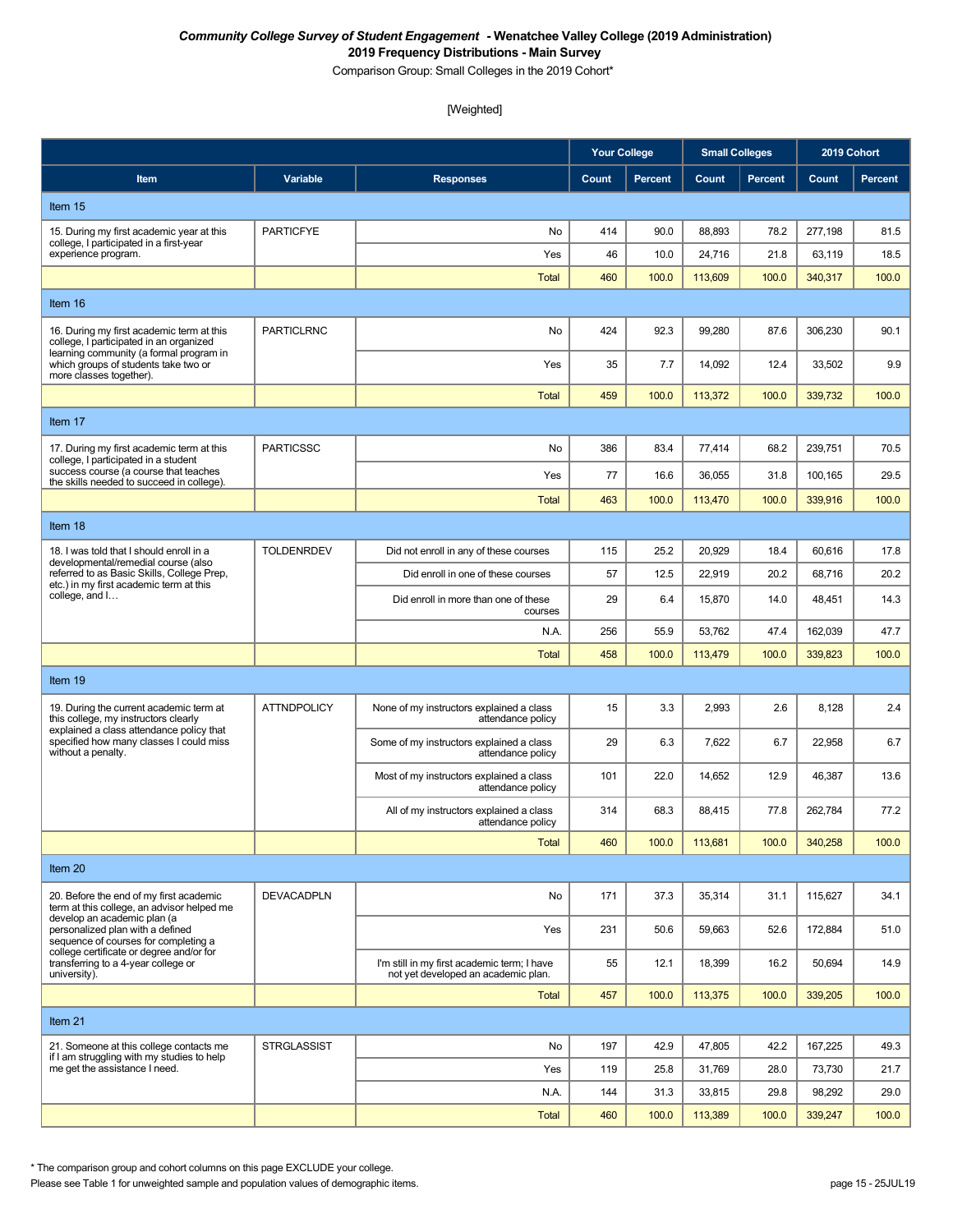Comparison Group: Small Colleges in the 2019 Cohort\*

#### [Weighted]

|                                                                                   |                 |                                                                                                                  | <b>Your College</b> |                | <b>Small Colleges</b> |                | 2019 Cohort |                |
|-----------------------------------------------------------------------------------|-----------------|------------------------------------------------------------------------------------------------------------------|---------------------|----------------|-----------------------|----------------|-------------|----------------|
| Item                                                                              | Variable        | <b>Responses</b>                                                                                                 | Count               | <b>Percent</b> | Count                 | <b>Percent</b> | Count       | <b>Percent</b> |
| Item 22                                                                           |                 |                                                                                                                  |                     |                |                       |                |             |                |
| 22. During the current academic year at                                           | <b>PARTICSI</b> | Never                                                                                                            | 342                 | 75.7           | 86,781                | 76.5           | 264,128     | 77.9           |
| this college, I have participated in<br>supplemental instruction/supplemental     |                 | Less than 1 time a week                                                                                          | 62                  | 13.8           | 13,764                | 12.1           | 39,386      | 11.6           |
| learning (extra class sessions with the<br>instructor or an experienced student). |                 | 1-2 times a week                                                                                                 | 40                  | 8.8            | 10,081                | 8.9            | 27,968      | 8.2            |
|                                                                                   |                 | 3-4 times a week                                                                                                 | $\overline{7}$      | 1.5            | 1,844                 | 1.6            | 5,206       | 1.5            |
|                                                                                   |                 | More than 4 times a week                                                                                         | 1                   | 0.2            | 949                   | 0.8            | 2,578       | 0.8            |
|                                                                                   |                 | Total                                                                                                            | 451                 | 100.0          | 113,419               | 100.0          | 339,266     | 100.0          |
|                                                                                   |                 | Item 23: How likely is it that the following issues would cause you to withdraw from class or from this college? |                     |                |                       |                |             |                |
| 23a. Working full-time                                                            | <b>WRKFULL</b>  | Not likely                                                                                                       | 158                 | 34.9           | 46,889                | 41.5           | 133,507     | 39.6           |
|                                                                                   |                 | Somewhat likely                                                                                                  | 88                  | 19.5           | 23,791                | 21.1           | 71,328      | 21.1           |
|                                                                                   |                 | Likely                                                                                                           | 91                  | 20.1           | 19,368                | 17.2           | 59,914      | 17.7           |
|                                                                                   |                 | Very likely                                                                                                      | 116                 | 25.6           | 22,825                | 20.2           | 72,813      | 21.6           |
|                                                                                   |                 | Total                                                                                                            | 453                 | 100.0          | 112,873               | 100.0          | 337,562     | 100.0          |
| 23b. Caring for dependents                                                        | CAREDEP         | Not likely                                                                                                       | 209                 | 46.7           | 57,092                | 50.8           | 171,560     | 51.1           |
|                                                                                   |                 | Somewhat likely                                                                                                  | 90                  | 20.0           | 24,391                | 21.7           | 71,075      | 21.2           |
|                                                                                   |                 | Likely                                                                                                           | 82                  | 18.3           | 17,035                | 15.2           | 51,508      | 15.3           |
|                                                                                   |                 | Very likely                                                                                                      | 67                  | 15.0           | 13,898                | 12.4           | 41,713      | 12.4           |
|                                                                                   |                 | <b>Total</b>                                                                                                     | 448                 | 100.0          | 112,417               | 100.0          | 335,856     | 100.0          |
| 23c. Academically unprepared                                                      | <b>ACADUNP</b>  | Not likely                                                                                                       | 232                 | 52.2           | 63,995                | 57.2           | 184,517     | 55.2           |
|                                                                                   |                 | Somewhat likely                                                                                                  | 112                 | 25.1           | 26,247                | 23.5           | 80,588      | 24.1           |
|                                                                                   |                 | Likely                                                                                                           | 64                  | 14.4           | 13,078                | 11.7           | 41,543      | 12.4           |
|                                                                                   |                 | Very likely                                                                                                      | 37                  | 8.3            | 8,498                 | 7.6            | 27,440      | 8.2            |
|                                                                                   |                 | Total                                                                                                            | 444                 | 100.0          | 111,818               | 100.0          | 334,089     | 100.0          |
| 23d. Lack of finances                                                             | <b>LACKFIN</b>  | Not likely                                                                                                       | 97                  | 21.2           | 37,500                | 33.4           | 109,910     | 32.7           |
|                                                                                   |                 | Somewhat likely                                                                                                  | 86                  | 19.0           | 25,231                | 22.5           | 74,215      | 22.1           |
|                                                                                   |                 | Likely                                                                                                           | 84                  | 18.4           | 20,044                | 17.8           | 60.330      | 18.0           |
|                                                                                   |                 | Very likely                                                                                                      | 188                 | 41.3           | 29,565                | 26.3           | 91,283      | 27.2           |
|                                                                                   |                 | <b>Total</b>                                                                                                     | 454                 | 100.0          | 112,339               | 100.0          | 335,738     | 100.0          |
| 23e. Transfer to a 4-year college or<br>university                                | <b>TRANSFER</b> | Not likely                                                                                                       | 202                 | 45.0           | 52,535                | 46.7           | 138,207     | 41.1           |
|                                                                                   |                 | Somewhat likely                                                                                                  | 68                  | 15.2           | 20,137                | 17.9           | 59,565      | 17.7           |
|                                                                                   |                 | Likely                                                                                                           | 65                  | 14.5           | 16,758                | 14.9           | 54,747      | 16.3           |
|                                                                                   |                 | Very likely                                                                                                      | 114                 | 25.3           | 22,968                | 20.4           | 83,415      | 24.8           |
|                                                                                   |                 | <b>Total</b>                                                                                                     | 449                 | 100.0          | 112,398               | 100.0          | 335,934     | 100.0          |
| Item 24                                                                           |                 |                                                                                                                  |                     |                |                       |                |             |                |
| 24. How supportive are your friends of<br>your attending this college?            | <b>FRNDSUPP</b> | Not very                                                                                                         | 16                  | 3.5            | 4,369                 | 3.9            | 14,007      | 4.1            |
|                                                                                   |                 | Somewhat                                                                                                         | 46                  | 10.2           | 15,594                | 13.8           | 49,391      | 14.6           |
|                                                                                   |                 | Quite a bit                                                                                                      | 125                 | 27.6           | 32,893                | 29.0           | 98,815      | 29.2           |
|                                                                                   |                 | Extremely                                                                                                        | 266                 | 58.7           | 60,420                | 53.3           | 176,687     | 52.1           |
|                                                                                   |                 | Total                                                                                                            | 453                 | 100.0          | 113,275               | 100.0          | 338,900     | 100.0          |

\* The comparison group and cohort columns on this page EXCLUDE your college.

Please see Table 1 for unweighted sample and population values of demographic items. page 16 - 25JUL19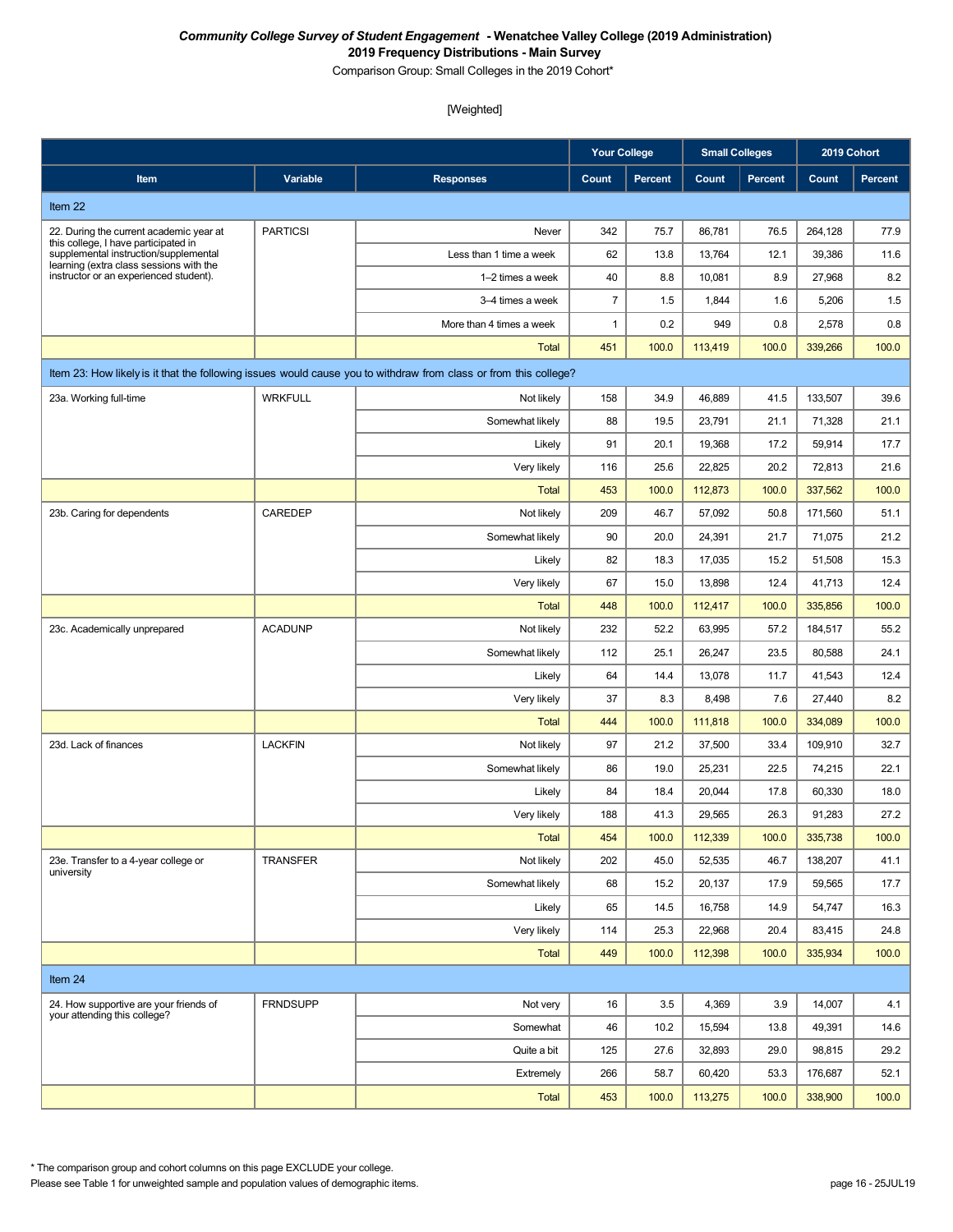Comparison Group: Small Colleges in the 2019 Cohort\*

|                                                                                                       |                     |                  | <b>Your College</b> |                | <b>Small Colleges</b> |                | 2019 Cohort |                |
|-------------------------------------------------------------------------------------------------------|---------------------|------------------|---------------------|----------------|-----------------------|----------------|-------------|----------------|
| Item                                                                                                  | Variable            | <b>Responses</b> | Count               | <b>Percent</b> | Count                 | <b>Percent</b> | Count       | <b>Percent</b> |
| Item 25                                                                                               |                     |                  |                     |                |                       |                |             |                |
| 25. How supportive is your immediate                                                                  | <b>FAMSUPP</b>      | Not very         | 8                   | 1.8            | 2,937                 | 2.6            | 9,489       | 2.8            |
| family of your attending this college?                                                                |                     | Somewhat         | 30                  | 6.6            | 9,262                 | 8.2            | 29,888      | 8.8            |
|                                                                                                       |                     | Quite a bit      | 79                  | 17.4           | 22,868                | 20.2           | 70,408      | 20.8           |
|                                                                                                       |                     | Extremely        | 337                 | 74.2           | 78,205                | 69.0           | 229.211     | 67.6           |
|                                                                                                       |                     | <b>Total</b>     | 454                 | 100.0          | 113,273               | 100.0          | 338,996     | 100.0          |
| Item 26: Indicate which of the following are your reasons/goals for attending this college.           |                     |                  |                     |                |                       |                |             |                |
| 26a. Complete a certificate program                                                                   | <b>GOALCERT</b>     | No               | 226                 | 51.7           | 58,050                | 52.2           | 188,076     | 56.7           |
|                                                                                                       |                     | Yes              | 211                 | 48.3           | 53,168                | 47.8           | 143,687     | 43.3           |
|                                                                                                       |                     | <b>Total</b>     | 437                 | 100.0          | 111,218               | 100.0          | 331,763     | 100.0          |
| 26b. Obtain an associate degree                                                                       | <b>GOALAA</b>       | No               | 111                 | 25.3           | 23,047                | 20.6           | 73,664      | 22.1           |
|                                                                                                       |                     | Yes              | 328                 | 74.7           | 88,780                | 79.4           | 260,215     | 77.9           |
|                                                                                                       |                     | <b>Total</b>     | 439                 | 100.0          | 111,828               | 100.0          | 333,879     | 100.0          |
| 26c. Transfer to a 4-year college or<br>university                                                    | GOALTR4YR           | No               | 168                 | 38.8           | 46,326                | 41.6           | 111,695     | 33.5           |
|                                                                                                       |                     | Yes              | 266                 | 61.2           | 65,002                | 58.4           | 221,751     | 66.5           |
|                                                                                                       |                     | <b>Total</b>     | 434                 | 100.0          | 111,328               | 100.0          | 333,446     | 100.0          |
| 26d. Obtain or update job-related skills                                                              | <b>GOALJOBSKILL</b> | No               | 168                 | 38.7           | 38,840                | 35.1           | 127,291     | 38.5           |
|                                                                                                       |                     | Yes              | 267                 | 61.3           | 71,852                | 64.9           | 203,124     | 61.5           |
|                                                                                                       |                     | <b>Total</b>     | 435                 | 100.0          | 110,692               | 100.0          | 330,415     | 100.0          |
| 26e. Change careers                                                                                   | <b>GOALCHGCAR</b>   | No               | 297                 | 67.6           | 72,395                | 65.4           | 221,552     | 67.1           |
|                                                                                                       |                     | Yes              | 142                 | 32.4           | 38,272                | 34.6           | 108,725     | 32.9           |
|                                                                                                       |                     | <b>Total</b>     | 439                 | 100.0          | 110,667               | 100.0          | 330,276     | 100.0          |
| 26f. Self-improvement/personal<br>enjoyment                                                           | <b>GOALSELFIMP</b>  | No               | 163                 | 36.7           | 35,241                | 31.7           | 110,759     | 33.4           |
|                                                                                                       |                     | Yes              | 281                 | 63.3           | 75,943                | 68.3           | 221,193     | 66.6           |
|                                                                                                       |                     | <b>Total</b>     | 445                 | 100.0          | 111,185               | 100.0          | 331,952     | 100.0          |
| Item 27: Indicate which of the following are sources you use to pay for your tuition at this college. |                     |                  |                     |                |                       |                |             |                |
| 27a. My own income/savings                                                                            | <b>PAYOWNINC</b>    | Not a source     | 113                 | 25.2           | 38,785                | 34.7           | 109,581     | 32.8           |
|                                                                                                       |                     | Minor source     | 165                 | 36.7           | 36,276                | 32.5           | 105,516     | 31.6           |
|                                                                                                       |                     | Major source     | 172                 | 38.2           | 36,606                | 32.8           | 119,324     | 35.7           |
|                                                                                                       |                     | Total            | 451                 | 100.0          | 111,667               | 100.0          | 334,421     | 100.0          |
| 27b. Income/savings from family                                                                       | <b>PAYFAM</b>       | Not a source     | 226                 | 50.1           | 63,699                | 57.3           | 179,335     | 53.9           |
|                                                                                                       |                     | Minor source     | 115                 | 25.4           | 21,934                | 19.7           | 64,377      | 19.3           |
|                                                                                                       |                     | Major source     | 111                 | 24.5           | 25,467                | 22.9           | 89,013      | 26.8           |
|                                                                                                       |                     | <b>Total</b>     | 452                 | 100.0          | 111,099               | 100.0          | 332,725     | 100.0          |
| 27c. Employer contributions                                                                           | PAYEMPLOYER         | Not a source     | 392                 | 87.1           | 96,622                | 87.3           | 291,854     | 88.1           |
|                                                                                                       |                     | Minor source     | 34                  | 7.6            | 7,873                 | 7.1            | 22,096      | 6.7            |
|                                                                                                       |                     | Major source     | 24                  | 5.3            | 6,189                 | 5.6            | 17,139      | 5.2            |
|                                                                                                       |                     | Total            | 450                 | 100.0          | 110,684               | 100.0          | 331,089     | 100.0          |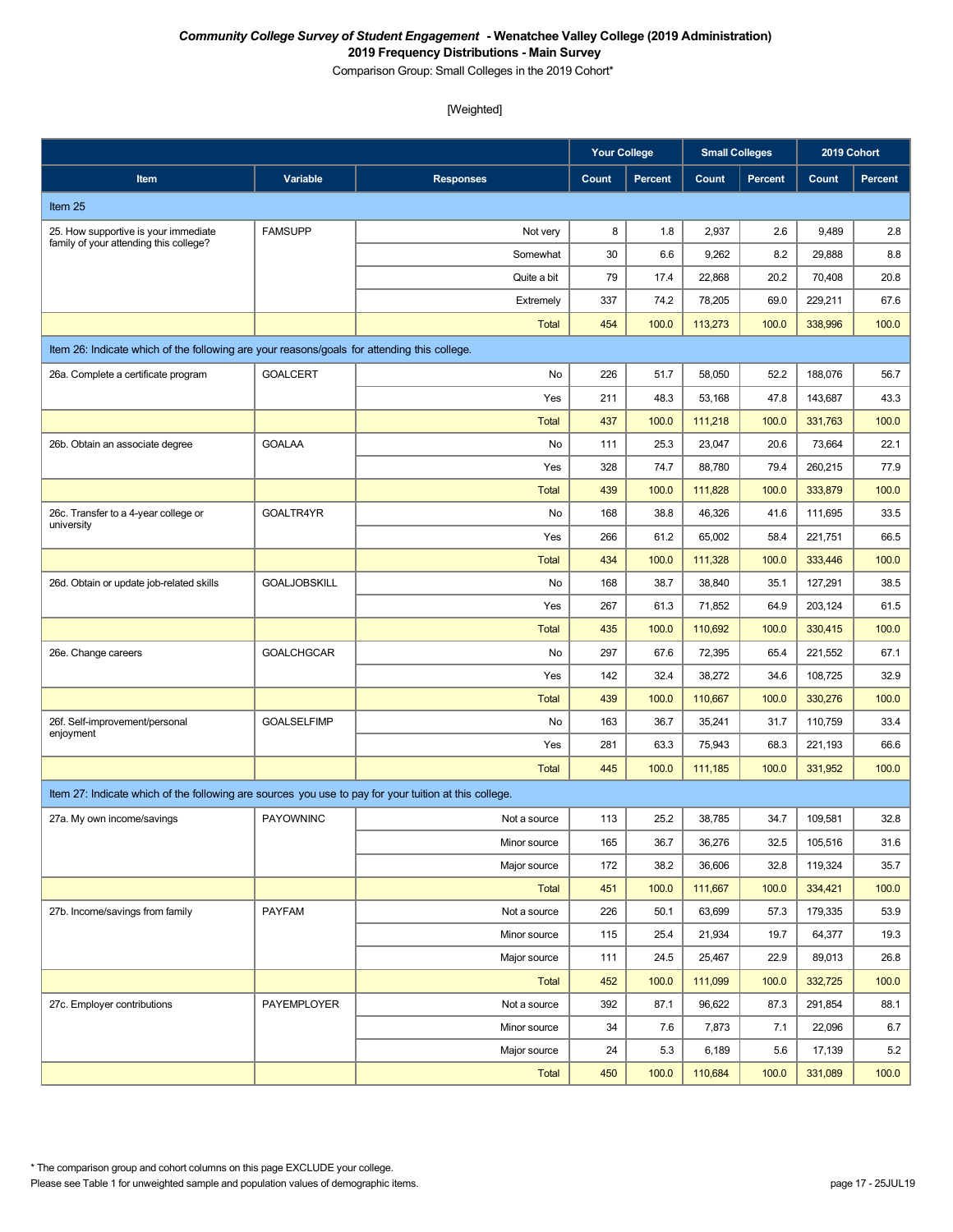Comparison Group: Small Colleges in the 2019 Cohort\*

|                                                                                                       |                    |                                                                                     | <b>Your College</b> |         | <b>Small Colleges</b> |                | 2019 Cohort |         |
|-------------------------------------------------------------------------------------------------------|--------------------|-------------------------------------------------------------------------------------|---------------------|---------|-----------------------|----------------|-------------|---------|
| Item                                                                                                  | Variable           | <b>Responses</b>                                                                    | Count               | Percent | Count                 | <b>Percent</b> | Count       | Percent |
| Item 27: Indicate which of the following are sources you use to pay for your tuition at this college. |                    |                                                                                     |                     |         |                       |                |             |         |
| 27d. Active military or veterans benefits                                                             | <b>PAYMILBEN</b>   | Not a source                                                                        | 431                 | 96.2    | 102,592               | 92.8           | 308,018     | 93.2    |
|                                                                                                       |                    | Minor source                                                                        | 8                   | 1.7     | 2,467                 | 2.2            | 6,727       | 2.0     |
|                                                                                                       |                    | Major source                                                                        | 9                   | 2.1     | 5,473                 | 5.0            | 15,824      | 4.8     |
|                                                                                                       |                    | <b>Total</b>                                                                        | 447                 | 100.0   | 110,531               | 100.0          | 330,569     | 100.0   |
| 27e. Grants                                                                                           | PAYGRANT           | Not a source                                                                        | 261                 | 58.2    | 56,481                | 50.6           | 186,622     | 56.0    |
|                                                                                                       |                    | Minor source                                                                        | 42                  | 9.3     | 13,646                | 12.2           | 36,219      | 10.9    |
|                                                                                                       |                    | Major source                                                                        | 146                 | 32.5    | 41,420                | 37.1           | 110,461     | 33.1    |
|                                                                                                       |                    | <b>Total</b>                                                                        | 448                 | 100.0   | 111,547               | 100.0          | 333,302     | 100.0   |
| 27f. Scholarships                                                                                     | <b>PAYSCHOL</b>    | Not a source                                                                        | 310                 | 69.2    | 67,156                | 60.5           | 229,023     | 69.1    |
|                                                                                                       |                    | Minor source                                                                        | 46                  | 10.2    | 18,063                | 16.3           | 43,475      | 13.1    |
|                                                                                                       |                    | Major source                                                                        | 93                  | 20.7    | 25,707                | 23.2           | 58,921      | 17.8    |
|                                                                                                       |                    | <b>Total</b>                                                                        | 448                 | 100.0   | 110,925               | 100.0          | 331,419     | 100.0   |
| 27g. Student loans (bank, etc.)                                                                       | <b>PAYSTULOANS</b> | Not a source                                                                        | 364                 | 80.3    | 75,146                | 67.6           | 242,336     | 72.9    |
|                                                                                                       |                    | Minor source                                                                        | 27                  | 6.0     | 9,959                 | 9.0            | 26,849      | 8.1     |
|                                                                                                       |                    | Major source                                                                        | 62                  | 13.7    | 26,010                | 23.4           | 63,014      | 19.0    |
|                                                                                                       |                    | <b>Total</b>                                                                        | 453                 | 100.0   | 111,115               | 100.0          | 332,199     | 100.0   |
| 27h. Public assistance                                                                                | PAYPUBASSIST       | Not a source                                                                        | 374                 | 84.0    | 96,259                | 86.8           | 291,826     | 88.0    |
|                                                                                                       |                    | Minor source                                                                        | 27                  | 6.1     | 6,087                 | 5.5            | 16,377      | 4.9     |
|                                                                                                       |                    | Major source                                                                        | 44                  | 9.8     | 8,530                 | 7.7            | 23,341      | 7.0     |
|                                                                                                       |                    | <b>Total</b>                                                                        | 446                 | 100.0   | 110,876               | 100.0          | 331,544     | 100.0   |
| Item 28                                                                                               |                    |                                                                                     |                     |         |                       |                |             |         |
| 28. When do you plan to take classes at<br>this college again?                                        | <b>WHENTKAGN</b>   | I will accomplish my goal(s) during this<br>academic term and will not be returning | 135                 | 29.7    | 21,317                | 18.9           | 60,452      | 17.9    |
|                                                                                                       |                    | I have no current plan to return                                                    | 9                   | 2.0     | 7,387                 | 6.5            | 18,267      | 5.4     |
|                                                                                                       |                    | Within the next 12 months                                                           | 230                 | 50.6    | 64,033                | 56.6           | 201,464     | 59.6    |
|                                                                                                       |                    | Uncertain                                                                           | 81                  | 17.8    | 20,328                | 18.0           | 57,891      | 17.1    |
|                                                                                                       |                    | <b>Total</b>                                                                        | 454                 | 100.0   | 113,065               | 100.0          | 338,074     | 100.0   |
| Item 29                                                                                               |                    |                                                                                     |                     |         |                       |                |             |         |
| 29. At this college, in what range is your                                                            | COLGPA             | D or lower                                                                          | 12                  | 2.7     | 2,555                 | 2.3            | 8,863       | 2.6     |
| overall college grade point average<br>(GPA)?                                                         |                    | C                                                                                   | 85                  | 18.8    | 20,479                | 18.2           | 63,159      | 18.8    |
|                                                                                                       |                    | В                                                                                   | 223                 | 49.7    | 50,827                | 45.2           | 151,605     | 45.0    |
|                                                                                                       |                    | Α                                                                                   | 118                 | 26.3    | 33,918                | 30.1           | 97,491      | 29.0    |
|                                                                                                       |                    | I do not have a GPA at this college                                                 | 11                  | 2.4     | 4,790                 | 4.3            | 15,427      | 4.6     |
|                                                                                                       |                    | Total                                                                               | 449                 | 100.0   | 112,570               | 100.0          | 336,546     | 100.0   |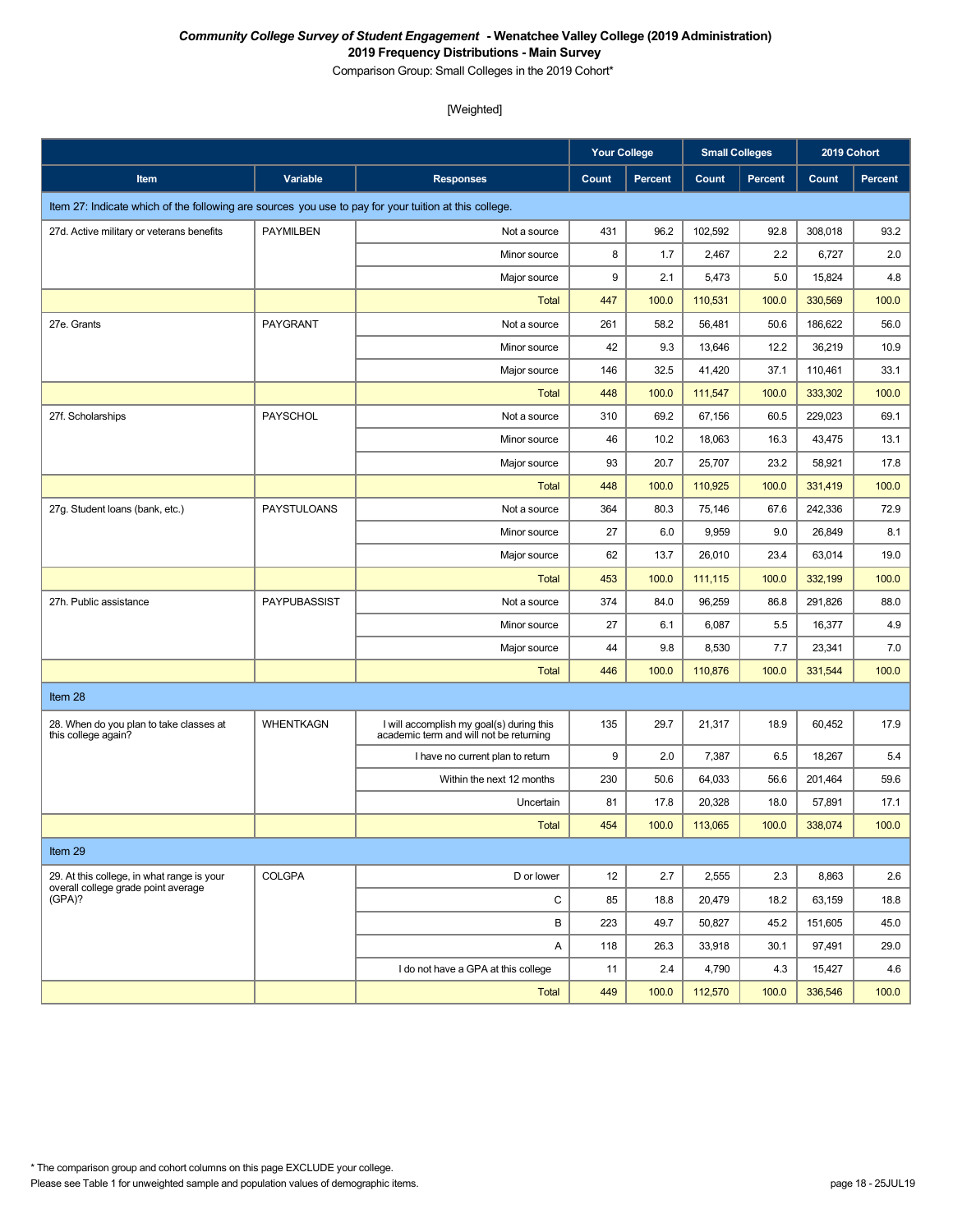Comparison Group: Small Colleges in the 2019 Cohort\*

|                                                                                        |                 |                                    | <b>Your College</b><br><b>Small Colleges</b> |                | 2019 Cohort |                |         |                |
|----------------------------------------------------------------------------------------|-----------------|------------------------------------|----------------------------------------------|----------------|-------------|----------------|---------|----------------|
| <b>Item</b>                                                                            | Variable        | <b>Responses</b>                   | Count                                        | <b>Percent</b> | Count       | <b>Percent</b> | Count   | <b>Percent</b> |
| Item 30                                                                                |                 |                                    |                                              |                |             |                |         |                |
| 30. In what range was your overall high<br>school grade point average (GPA)?           | <b>HSGPA</b>    | D or lower                         | 23                                           | 5.0            | 4,071       | 3.6            | 12,042  | 3.6            |
|                                                                                        |                 | C                                  | 87                                           | 19.0           | 22,085      | 19.6           | 67,005  | 19.8           |
|                                                                                        |                 | В                                  | 173                                          | 38.0           | 46,409      | 41.1           | 141,215 | 41.8           |
|                                                                                        |                 | Α                                  | 129                                          | 28.4           | 30,767      | 27.2           | 88,571  | 26.2           |
|                                                                                        |                 | I do not remember                  | 43                                           | 9.5            | 9,593       | 8.5            | 28,866  | 8.5            |
|                                                                                        |                 | <b>Total</b>                       | 455                                          | 100.0          | 112,926     | 100.0          | 337,698 | 100.0          |
| Item 31                                                                                |                 |                                    |                                              |                |             |                |         |                |
| 31. When do you most frequently take<br>classes at this college?                       | <b>TIMCLASS</b> | Day classes (morning or afternoon) | 398                                          | 88.4           | 92,249      | 82.0           | 267,421 | 79.7           |
|                                                                                        |                 | Evening classes                    | 51                                           | 11.4           | 19,763      | 17.6           | 66,541  | 19.8           |
|                                                                                        |                 | Weekend classes                    | $\mathbf{1}$                                 | 0.2            | 454         | 0.4            | 1,777   | 0.5            |
|                                                                                        |                 | <b>Total</b>                       | 450                                          | 100.0          | 112,466     | 100.0          | 335,739 | 100.0          |
| Item 32: During the current academic term, how many classes are you taking             |                 |                                    |                                              |                |             |                |         |                |
| 32a. Face-to-face (a class in which all<br>instruction is face-to-face in a classroom) | NUMCLF2F        | None                               | $\overline{7}$                               | 1.6            | 3,842       | 3.4            | 8,542   | 2.5            |
|                                                                                        |                 | $\mathbf{1}$                       | 121                                          | 26.9           | 22,589      | 20.1           | 64,279  | 19.1           |
|                                                                                        |                 | $\overline{\mathbf{c}}$            | 106                                          | 23.5           | 28,909      | 25.8           | 92,805  | 27.6           |
|                                                                                        |                 | 3                                  | 146                                          | 32.4           | 23,001      | 20.5           | 76,641  | 22.8           |
|                                                                                        |                 | 4                                  | 38                                           | 8.3            | 17,909      | 16.0           | 54,482  | 16.2           |
|                                                                                        |                 | 5 or more                          | 33                                           | 7.2            | 15,963      | 14.2           | 39,217  | 11.7           |
|                                                                                        |                 | <b>Total</b>                       | 451                                          | 100.0          | 112,212     | 100.0          | 335,967 | 100.0          |
| 32b. Online (a class in which all<br>instruction is online)                            | <b>NUMCLOL</b>  | None                               | 279                                          | 65.1           | 68,509      | 63.9           | 222,621 | 69.8           |
|                                                                                        |                 | $\mathbf{1}$                       | 109                                          | 25.6           | 24,287      | 22.7           | 63,090  | 19.8           |
|                                                                                        |                 | $\overline{c}$                     | 23                                           | 5.3            | 8,941       | 8.3            | 21,395  | 6.7            |
|                                                                                        |                 | 3                                  | 3                                            | 0.7            | 3,359       | 3.1            | 7,384   | 2.3            |
|                                                                                        |                 | $\overline{4}$                     | $\overline{7}$                               | 1.6            | 1,132       | 1.1            | 2,376   | 0.7            |
|                                                                                        |                 | 5 or more                          | 8                                            | 1.8            | 934         | 0.9            | 2,226   | 0.7            |
|                                                                                        |                 | <b>Total</b>                       | 428                                          | 100.0          | 107,162     | 100.0          | 319,092 | 100.0          |
| 32c. Hybrid (a class that is a mixture of<br>face-to-face and online instruction)      | <b>NUMCLHYB</b> | None                               | 301                                          | 70.1           | 77,371      | 72.9           | 243,613 | 76.9           |
|                                                                                        |                 | $\mathbf{1}$                       | 93                                           | 21.6           | 17,391      | 16.4           | 45,663  | 14.4           |
|                                                                                        |                 | $\overline{\mathbf{c}}$            | 15                                           | 3.6            | 5,923       | 5.6            | 14,454  | 4.6            |
|                                                                                        |                 | 3                                  | 9                                            | 2.2            | 2,766       | 2.6            | 6,725   | 2.1            |
|                                                                                        |                 | 4                                  | 6                                            | 1.4            | 1,346       | 1.3            | 3,053   | 1.0            |
|                                                                                        |                 | 5 or more                          | 5                                            | 1.2            | 1,316       | 1.2            | 3,082   | 1.0            |
|                                                                                        |                 | Total                              | 430                                          | 100.0          | 106,113     | 100.0          | 316,590 | 100.0          |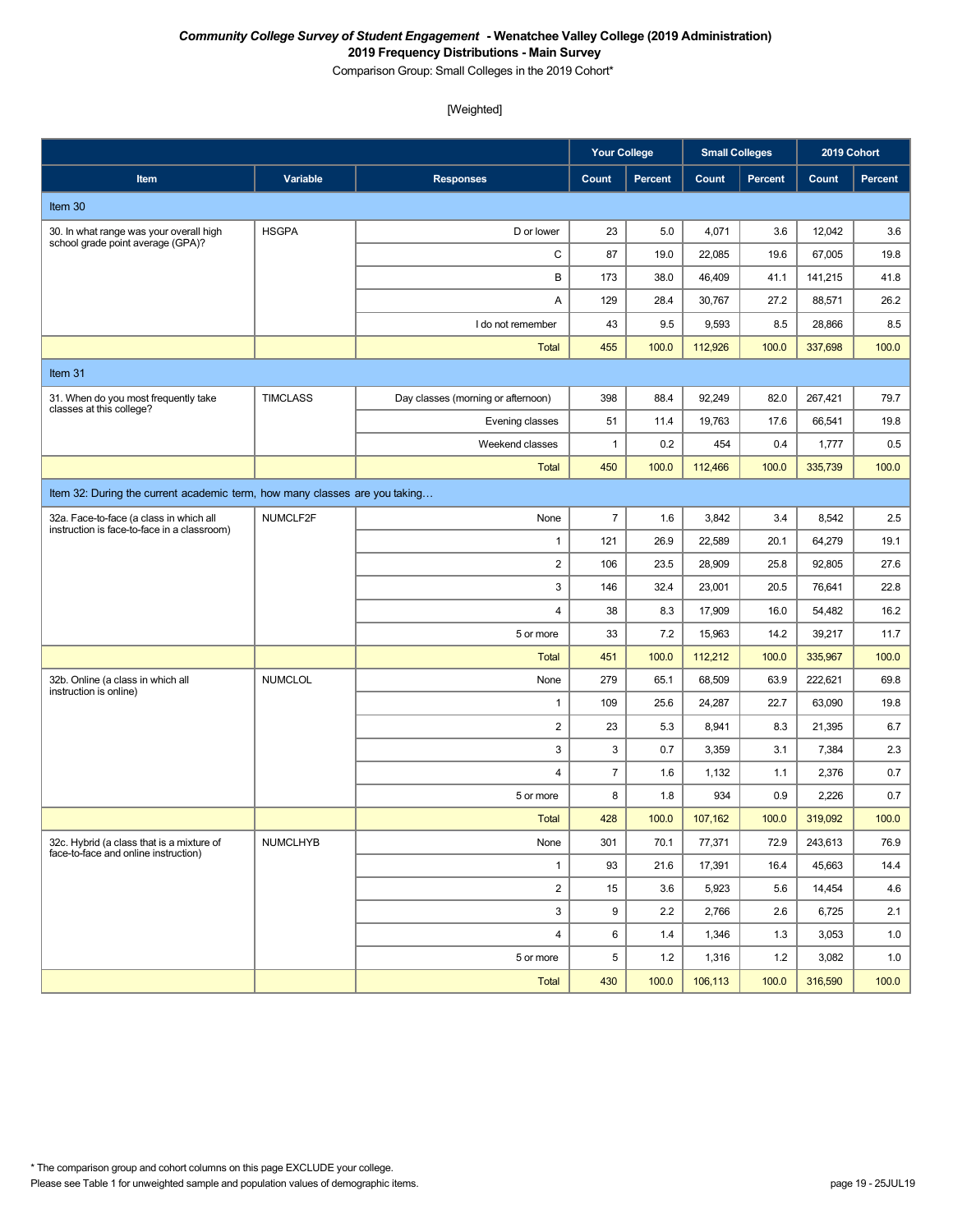Comparison Group: Small Colleges in the 2019 Cohort\*

[Weighted]

|                                                                                                     |                   |                                                      | <b>Your College</b> |         | <b>Small Colleges</b> |                | 2019 Cohort |                |
|-----------------------------------------------------------------------------------------------------|-------------------|------------------------------------------------------|---------------------|---------|-----------------------|----------------|-------------|----------------|
| Item                                                                                                | Variable          | <b>Responses</b>                                     | Count               | Percent | Count                 | <b>Percent</b> | Count       | <b>Percent</b> |
| Item 33                                                                                             |                   |                                                      |                     |         |                       |                |             |                |
| 33. How many total credit hours have you                                                            | <b>TOTCREARND</b> | None                                                 | 22                  | 4.9     | 10,584                | 9.4            | 31,800      | 9.5            |
| earned at this college, not counting the<br>courses you are currently taking this<br>academic term? |                   | 1-14 credits                                         | 43                  | 9.6     | 35,967                | 32.1           | 110,273     | 32.9           |
|                                                                                                     |                   | 15-29 credits                                        | 84                  | 18.7    | 26,947                | 24.0           | 76,637      | 22.9           |
|                                                                                                     |                   | 30-44 credits                                        | 69                  | 15.2    | 15,467                | 13.8           | 46,690      | 13.9           |
|                                                                                                     |                   | 45-60 credits                                        | 69                  | 15.3    | 13,260                | 11.8           | 40,498      | 12.1           |
|                                                                                                     |                   | Over 60 credits                                      | 164                 | 36.3    | 9,967                 | 8.9            | 29,454      | 8.8            |
|                                                                                                     |                   | <b>Total</b>                                         | 452                 | 100.0   | 112,191               | 100.0          | 335,352     | 100.0          |
| Item 34                                                                                             |                   |                                                      |                     |         |                       |                |             |                |
| 34. How many total academic terms have                                                              | <b>TOTTERMS</b>   | This is my first academic term                       | 70                  | 15.2    | 23,812                | 21.0           | 65,812      | 19.4           |
| you been enrolled at this college?                                                                  |                   | This is my second academic term                      | 79                  | 17.2    | 35,629                | 31.4           | 100,853     | 29.8           |
|                                                                                                     |                   | This is my third or fourth academic term             | 143                 | 31.0    | 32,307                | 28.5           | 99,306      | 29.3           |
|                                                                                                     |                   | This is my fifth or sixth academic term              | 76                  | 16.6    | 13,209                | 11.7           | 43,600      | 12.9           |
|                                                                                                     |                   | I have been enrolled more than six<br>academic terms | 92                  | 19.9    | 8,374                 | 7.4            | 29,327      | 8.7            |
|                                                                                                     |                   | <b>Total</b>                                         | 460                 | 100.0   | 113,330               | 100.0          | 338,898     | 100.0          |
| Item 35                                                                                             |                   |                                                      |                     |         |                       |                |             |                |
| 35. Would you recommend this college to<br>a friend or family member?                               | <b>RECOMMEN</b>   | No                                                   | 19                  | 4.2     | 8,347                 | 7.3            | 21,207      | 6.2            |
|                                                                                                     |                   | Yes                                                  | 437                 | 95.8    | 105,276               | 92.7           | 318,551     | 93.8           |
|                                                                                                     |                   | <b>Total</b>                                         | 456                 | 100.0   | 113,624               | 100.0          | 339,758     | 100.0          |
| Item 36                                                                                             |                   |                                                      |                     |         |                       |                |             |                |
| 36. How would you evaluate your overall                                                             | OVRALLEXPER       | Poor                                                 | 6                   | 1.3     | 1,836                 | 1.6            | 5,039       | 1.5            |
| educational experience at this college?                                                             |                   | Fair                                                 | 41                  | 8.9     | 13,917                | 12.2           | 42,414      | 12.5           |
|                                                                                                     |                   | Good                                                 | 251                 | 54.9    | 56,597                | 49.7           | 175,703     | 51.7           |
|                                                                                                     |                   | Excellent                                            | 160                 | 34.9    | 41,425                | 36.4           | 117,022     | 34.4           |
|                                                                                                     |                   | <b>Total</b>                                         | 458                 | 100.0   | 113,775               | 100.0          | 340,178     | 100.0          |
| Item 37                                                                                             |                   |                                                      |                     |         |                       |                |             |                |
| 37. Do you have children who live with<br>you and depend on you for their care?                     | <b>CHILDREN</b>   | No                                                   | 375                 | 81.4    | 85,337                | 75.1           | 268,053     | 79.0           |
|                                                                                                     |                   | Yes                                                  | 85                  | 18.6    | 28,233                | 24.9           | 71,425      | 21.0           |
|                                                                                                     |                   | Total                                                | 461                 | 100.0   | 113,571               | 100.0          | 339,478     | 100.0          |
| Item 40                                                                                             |                   |                                                      |                     |         |                       |                |             |                |
| 40. Are you married?                                                                                | <b>MARRIED</b>    | No                                                   | 393                 | 85.7    | 93,530                | 82.3           | 285,978     | 84.2           |
|                                                                                                     |                   | Yes                                                  | 65                  | 14.3    | 20,111                | 17.7           | 53,738      | 15.8           |
|                                                                                                     |                   | Total                                                | 459                 | 100.0   | 113,641               | 100.0          | 339,716     | 100.0          |
| Item 41                                                                                             |                   |                                                      |                     |         |                       |                |             |                |
| 41. Is English your native (first)                                                                  | <b>ENGFIRST</b>   | No                                                   | 174                 | 38.1    | 14,524                | 12.8           | 65,042      | 19.2           |
| language?                                                                                           |                   | Yes                                                  | 283                 | 61.9    | 98,776                | 87.2           | 273,813     | 80.8           |
|                                                                                                     |                   | Total                                                | 456                 | 100.0   | 113,300               | 100.0          | 338,854     | 100.0          |

\* The comparison group and cohort columns on this page EXCLUDE your college.

Please see Table 1 for unweighted sample and population values of demographic items. page 20 - 25JUL19 page 20 - 25JUL19